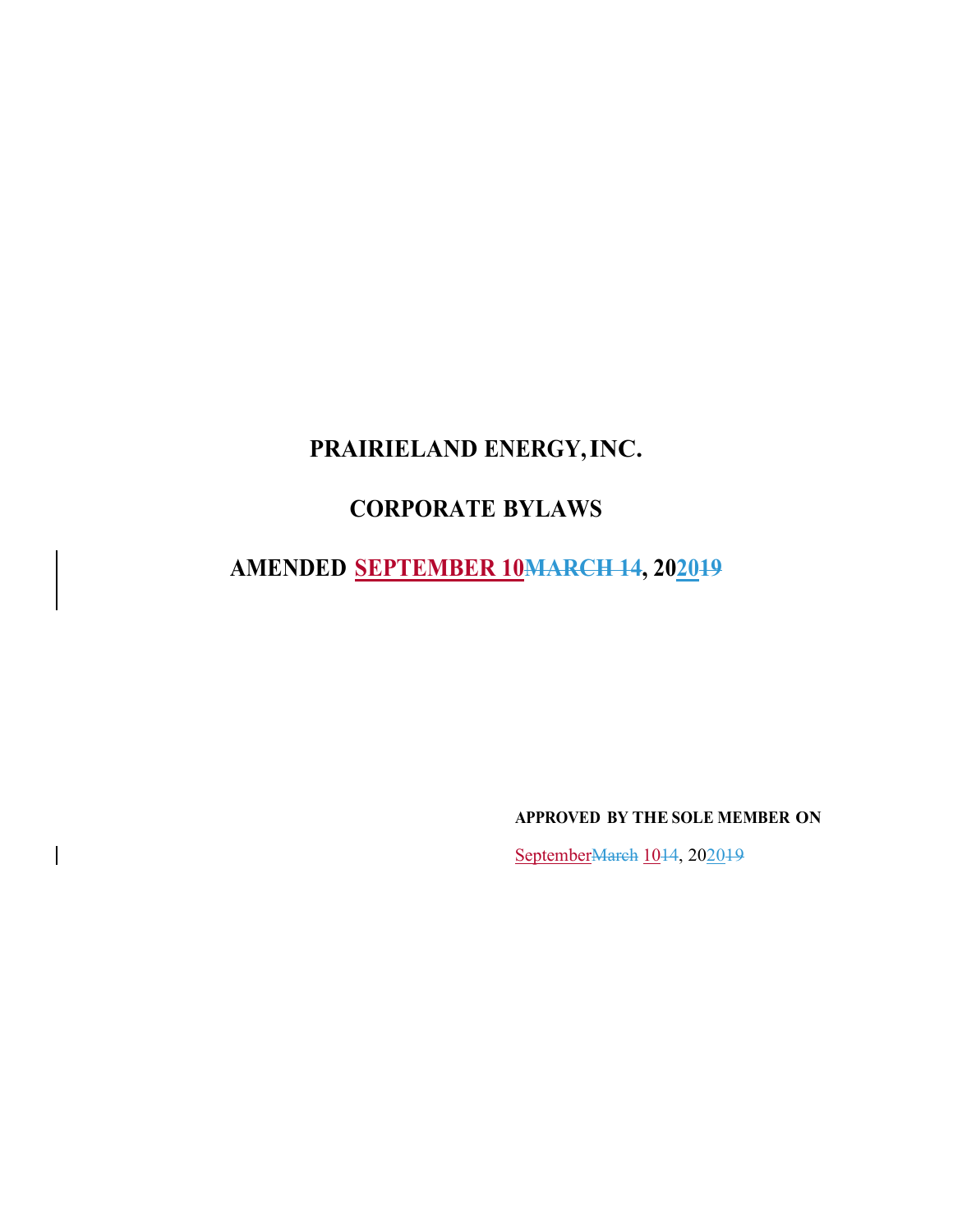# **PRAIRIELAND ENERGY, INC. CORPORATE BYLAWS AMENDED SEPTEMBERMARCH 1014, 202019**

# **TABLE OF CONTENTS**

| <b>ARTICLE I.</b>   | THE CORPORATION                               |
|---------------------|-----------------------------------------------|
| Section 1.1.        |                                               |
| Section 1.2.        |                                               |
| Section 1.3.        |                                               |
| <b>ARTICLE II.</b>  | CONTRIBUTIONS, DISTRIBUTIONS, AND ALLOCATIONS |
| Section 2.1.        |                                               |
| Section 2.2.        |                                               |
| Section 2.3.        |                                               |
| Section 2.4.        |                                               |
| <b>ARTICLE III.</b> | SOLE MEMBER OF THE CORPORATION                |
| Section 3.1.        |                                               |
| Section 3.2.        |                                               |
| Section 3.3.        |                                               |
| Section 3.4.        |                                               |
| Section 3.5.        |                                               |
| <b>ARTICLE IV.</b>  | <b>BOARD OF DIRECTORS</b>                     |
| Section 4.1.        |                                               |
| Section 4.2.        |                                               |
| Section 4.3.        |                                               |
| Section 4.4.        |                                               |
| Section 4.5.        |                                               |
| Section 4.6.        |                                               |
| Section 4.7.        |                                               |
| <b>ARTICLE V.</b>   | MEETINGS OF THE BOARD OF DIRECTORS            |
| Section 5.1.        |                                               |
| Section 5.2.        |                                               |
| Section 5.3.        |                                               |
| Section 5.4.        |                                               |
| Section 5.5.        |                                               |
| Section 5.6.        |                                               |
| Section 5.7.        |                                               |
| Section 5.8.        |                                               |
| Section 5.9.        |                                               |
| Section 5.10.       |                                               |
| Section 5.11.       |                                               |
| <b>ARTICLE VI.</b>  | OFFICERS OF THE CORPORATION                   |
| Section 6.1.        |                                               |
| Section 6.2.        |                                               |

 $\mathbf{I}$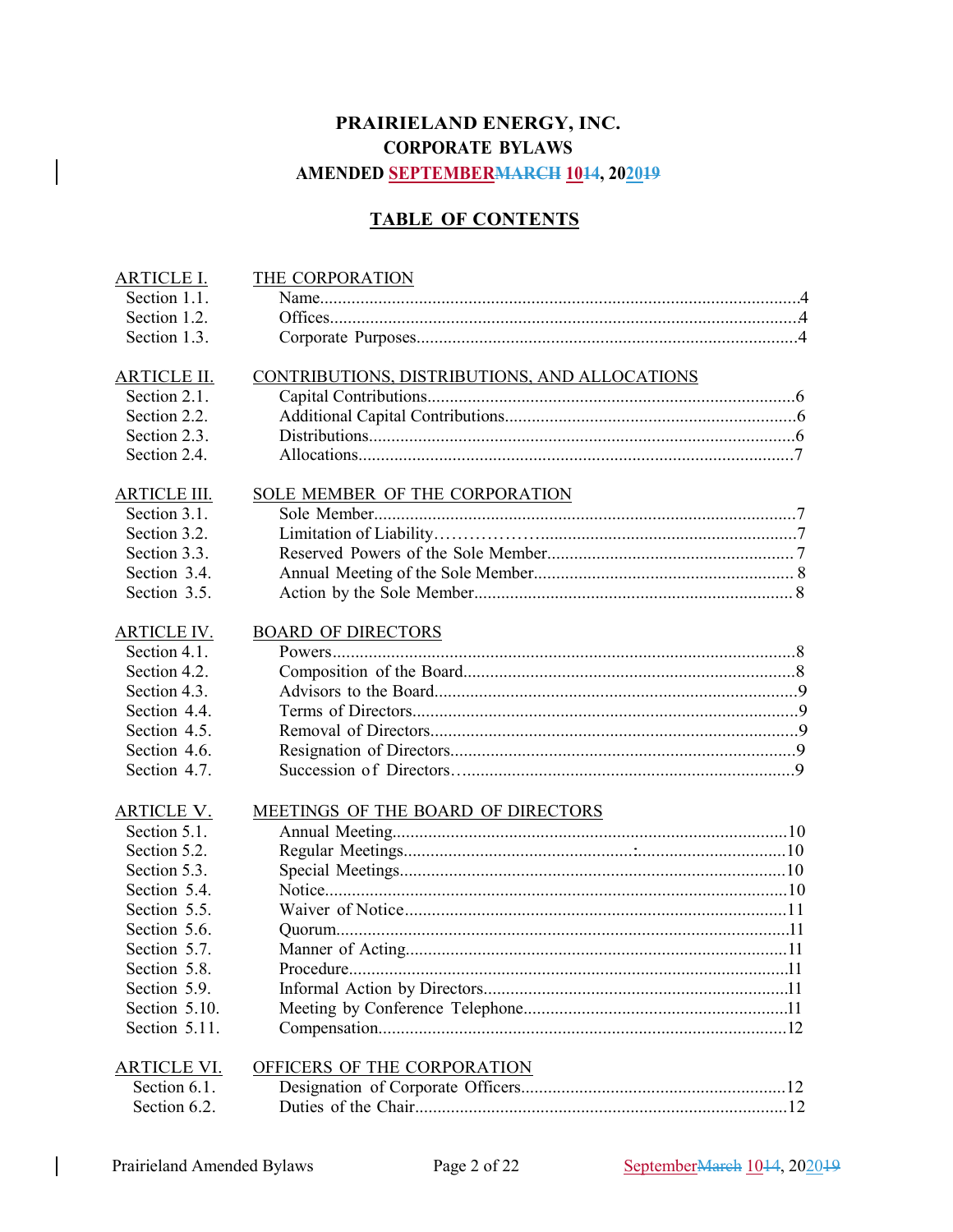| Section 6.3.         |                                                                       |  |
|----------------------|-----------------------------------------------------------------------|--|
| Section 6.4.         |                                                                       |  |
| Section 6.5.         |                                                                       |  |
| Section 6.6.         |                                                                       |  |
| Section 6.7.         | Duties of the Assistant VPs, Treasurers, Controllers, & Secretaries15 |  |
| Section 6.8.         |                                                                       |  |
| Section 6.9.         |                                                                       |  |
| Section 6.10.        |                                                                       |  |
| Section 6.11.        |                                                                       |  |
| Section 6.12.        |                                                                       |  |
| Section 6.13.        |                                                                       |  |
| <b>ARTICLE VII.</b>  | COMMITTEES OF THE BOARD OF DIRECTORS                                  |  |
| Section 7.1.         |                                                                       |  |
| Section 7.2.         |                                                                       |  |
| Section 7.3.         |                                                                       |  |
| Section 7.4.         |                                                                       |  |
| <b>ARTICLE VIII.</b> | <b>FISCAL MATTERS</b>                                                 |  |
| Section 8.1.         |                                                                       |  |
| Section 8.2.         |                                                                       |  |
| Section 8.3.         |                                                                       |  |
| Section 8.4.         |                                                                       |  |
| Section 8.5.         |                                                                       |  |
| Section 8.6.         |                                                                       |  |
| <b>ARTICLE IX.</b>   | <b>CONFLICTS OF INTEREST</b>                                          |  |
| Section 9.1.         |                                                                       |  |
| Section 9.2.         |                                                                       |  |
| Section 9.3.         |                                                                       |  |
| Section 9.4.         |                                                                       |  |
| <b>ARTICLE X.</b>    | <b>INDEMNIFICATION</b>                                                |  |
| Section 10.1.        |                                                                       |  |
| Section 10.2.        |                                                                       |  |
| Section 10.3.        |                                                                       |  |
| Section 10.4.        | Appropriate Authorization for Payment of Indemnification21            |  |
| Section 10.5.        |                                                                       |  |
| Section 10.6.        |                                                                       |  |
| Section 10.7.        |                                                                       |  |
| Section 10.8.        |                                                                       |  |
| <u>ARTICLE XI.</u>   | NON-DISCRIMINATION                                                    |  |
| Section 11.1.        |                                                                       |  |
| <b>ARTICLE XII.</b>  | <b>BYLAWS AVAILABLE FOR INSPECTION</b>                                |  |
| Section 12.1.        |                                                                       |  |
| <b>ARTICLE XIII.</b> | <b>AMENDMENTS</b>                                                     |  |

 $\overline{\phantom{a}}$ 

 $\begin{array}{c} \rule{0pt}{2ex} \rule{0pt}{2ex} \rule{0pt}{2ex} \rule{0pt}{2ex} \rule{0pt}{2ex} \rule{0pt}{2ex} \rule{0pt}{2ex} \rule{0pt}{2ex} \rule{0pt}{2ex} \rule{0pt}{2ex} \rule{0pt}{2ex} \rule{0pt}{2ex} \rule{0pt}{2ex} \rule{0pt}{2ex} \rule{0pt}{2ex} \rule{0pt}{2ex} \rule{0pt}{2ex} \rule{0pt}{2ex} \rule{0pt}{2ex} \rule{0pt}{2ex} \rule{0pt}{2ex} \rule{0pt}{2ex} \rule{0pt}{2ex} \rule{0pt}{$ 

 $\overline{\phantom{a}}$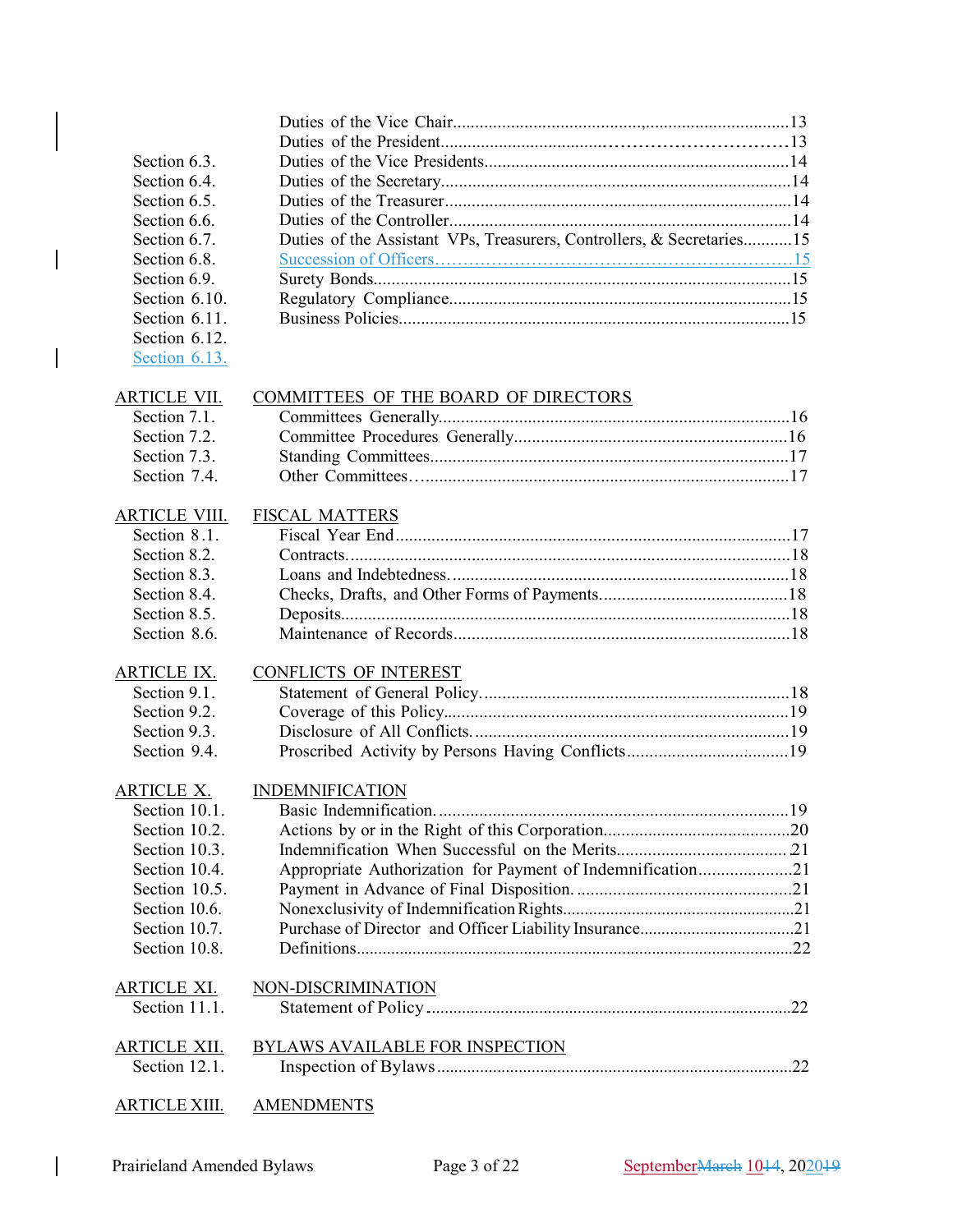# **PRAIRIELAND ENERGY, INC. CORPORATE BYLAWS AMENDED SEPTEMBERMARCH 1014, 2019**

# **ARTICLE I. THE CORPORATION**

#### **Section 1.1. Name.**

The name of the Corporation is Prairieland Energy, Inc. ("Prairieland" or "Corporation" or "Company" or "PEI"). Prairieland was authorized by its Sole Member, the Board of Trustees of the University of Illinois, in September 1996 to provide low-cost energy for the benefit of the University and others. Prairieland was incorporated in the State of Illinois in November 1996.

#### **Section 1.2. Offices.**

The principal office of the Corporation shall be at 807 South Wright Street, Suite 340, Champaign, Illinois, 61820. The Corporation may have such other offices as the board of directors may from time to time determine, subject to the Sole Member's reserved powers under **Article III.** The registered agent and office of the Corporation shall be as stated in the State of Illinois Domestic Corporation Annual Report as from time to time in effect.

#### **Section 1.3. Corporate Purposes.**

The purposes for which the Corporation is organized are as follows:

- a. to serve as a "university-related organization" as that term is defined in **Article VI** of the University Guidelines (amended 1997), established by the Illinois Legislative Audit Commission of the State of Illinois and, as such, to support the public education policies and programs of the Board of Trustees of the University of Illinois, a body corporate and politic of the State of Illinois (the "University"); PEI's operating relationship with the University is defined by an Energy Commodity Procurement Services Agreement (PSA) between PEI and the University;
- b. to procure energy commodities (e.g., fuels, electric power, chilled water, steam), ancillary services, and to transact with private, public, and municipal utility suppliers, including but not limited to, natural gas, electricity, water, sanitary, chilled water and steam to deliver these commodities and utility services natural gas and electricity and other energy commodities in a manner that supports the reliable provision of energy and utility services to the University while achieving an effective balance of cost efficiency, acceptable price volatility and desired budgetary certainty consistent with approved energy commodity procurement plans, approved procurement policies and as specified in the Energy Commodity Procurement Services AgreementPSA between PEI and the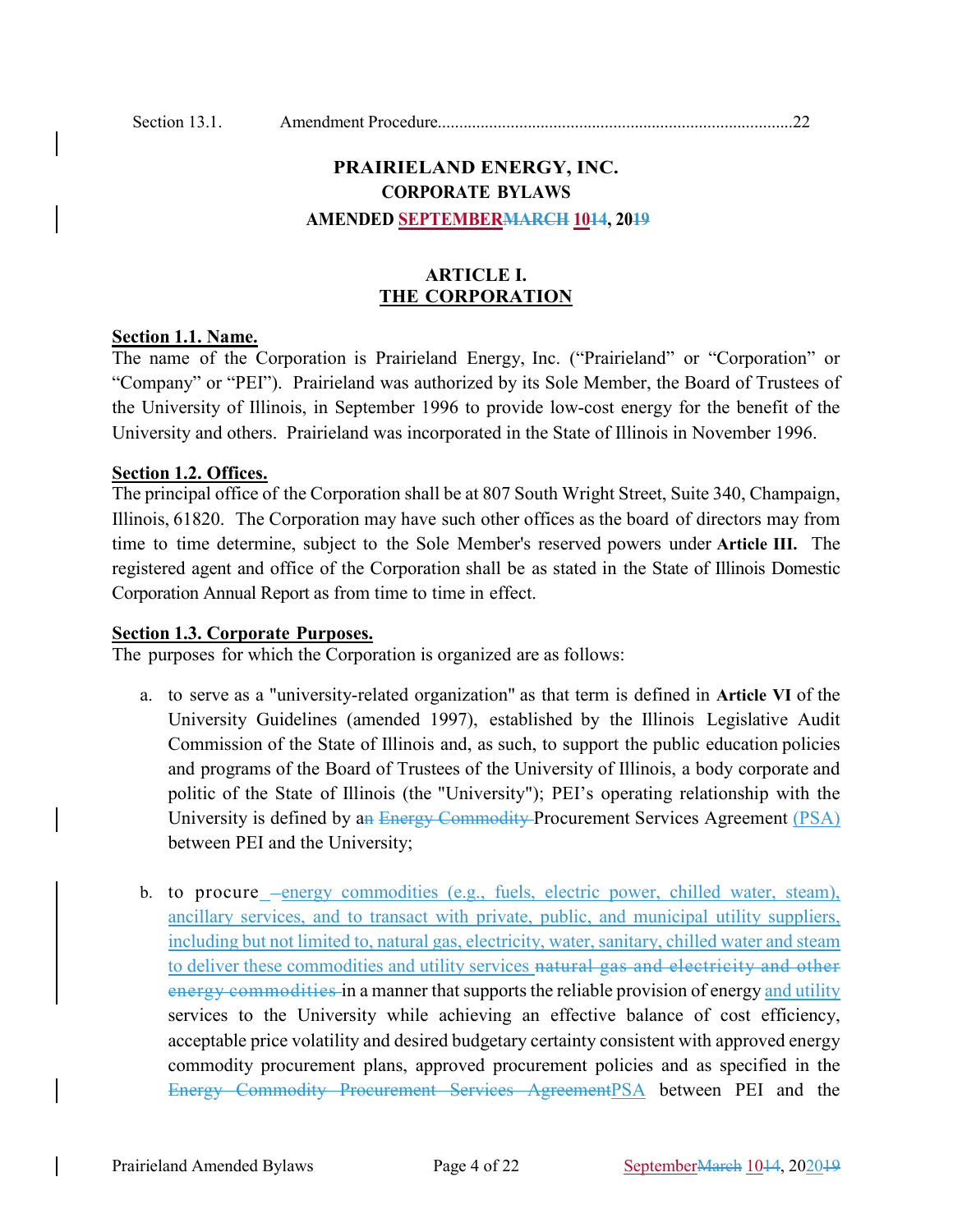University;

- c. to utilize the energy commodity markets on an ongoing basis to achieve a reliable and economic mix of market energy in conjunction with energy from University production capabilities;
- d. to provide retail energy commodity services to non-University customers who are connected to the University's distribution system or to support other designated strategic University objectives;
- e. to undertake special University requested energy-related projects, on either a stand-alone basis or in conjunction with other University-related or independent entities, to enhance the effectiveness (reliability, flexibility, risk, cost) of the provision of energy commodity services to the University and retail customers;
- f. to provide the regulatory representation in various jurisdictions and with various entities having authority over the energy activities for which the organization is responsible, including related activities that may directly impact the University;
- g. to do any and all things which the board of directors may determine, consistent with the provisions hereof and the Sole Member's reserved powers under **Article III,** to be necessary or appropriate to effectuate the purposes for which the Corporation is organized as herein set forth, to the extent that the doing of such act or things is not inconsistent with the Articles of Incorporation, the corporate bylaws of the Corporation, or the provisions of any other applicable law or statute of the State of Illinois;
- h. to engage, in accordance with applicable law, in any and all activities consistent with or in furtherance of the above purposes including, but not limited to, the following:
	- (i) to solicit and acquire by gift, exchange or otherwise, property of any and all kinds, and to sell, transfer, and otherwise dispose of any property it so acquires;
	- (ii) to invest and reinvest any such property and the increments in, and avails or proceeds of, any such property in such investments as may be deemed advisable from time to time by the board of directors including, but not limited to, stocks, bonds, secured and unsecured obligations, undivided interests, leases, commercial paper, financial and governmental instruments, savings and other depository accounts, and other securities and properties to the extent permitted by law;
	- (iii) to give, donate, and contribute to any of the activities the Corporation may elect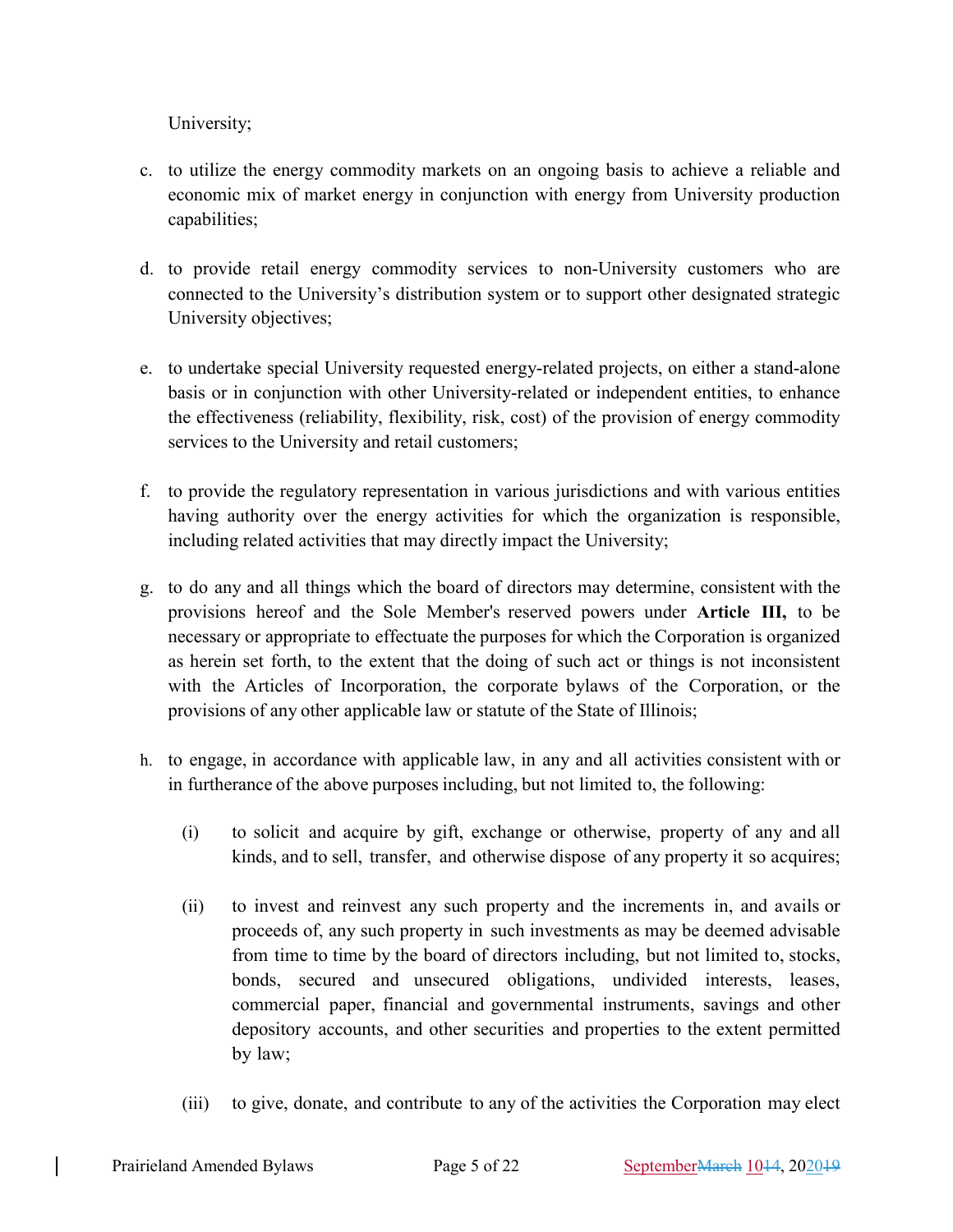to sponsor, or in furtherance of any of the aforesaid purposes for which the Corporation is organized, such money or property, or both, as the board of directors may from time to time determine;

- (iv) to take title, and hold in its own name, such real or personal property, or both, and such interests in either such type of property as the Corporation may acquire, for the purposes herein set out, and to sell, transfer, and dispose of any such property or reinvest the proceeds thereof as herein permitted;
- (v) to borrow money and give security therefore by pledging, mortgaging, or otherwise hypothecating any property it may own, or any interest it may have in such property;
- (vi) to become a member of any other corporation organized under the laws of any state, or to become affiliated with any other organization of like character existing under the laws of any state; to join associations of similar organizations to further the mission of the Corporation;
- (vii) to promote, by donation, loan or otherwise, the interests of any organization formally affiliated with the Corporation or the University of Illinois, the purposes of which are not inconsistent with those of the Corporation or the university related organization guidelines; and
- (viii) to engage in any lawful activities within the purposes for which a corporation may be organized.

# **ARTICLE II. CONTRIBUTIONS, DISTRIBUTIONS AND ALLOCATIONS**

# **Section 2.1. Capital Contributions.**

Initially, the Sole Member provided \$100,000 in Capital Contributions for the formation of Prairieland which was authorized by the Board of Trustees of the University of Illinois in September 1996.

# **Section 2.2. Additional Capital Contributions.**

If the Board determines that the Company requires funds for any purpose related to the business of the Company, the Board may recommend to the Sole Member that the Sole Member approve additional contributions for the Sole Member and, if approved by the Sole Member, the Sole Member shall contribute such funds to the capital of the Company; provided, however, that the Sole Member shall not be required to make additional contributions to the Company without the consent of the Sole Member or if such contribution would be outside of the permissible scope of the University Guidelines.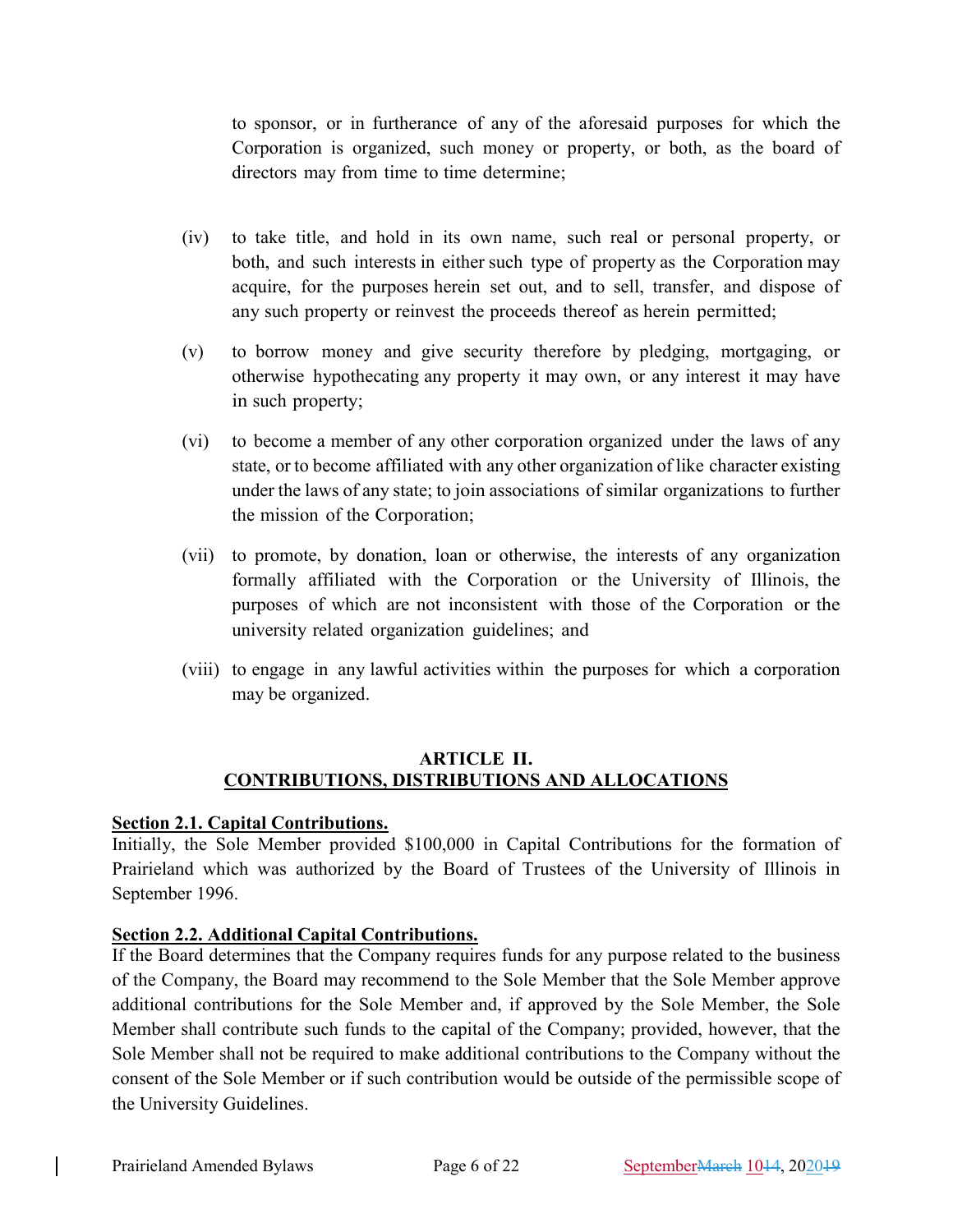# **Section 2.3. Distributions.**

The Company shall make distributions to the Sole Member at such time as determined by the Sole Member, but subject to the limitations set forth in the Act.

### **Section 2.4. Allocations.**

The profits and losses of the Company for each fiscal year shall be allocated 100 percent to the Sole Member. The Company shall reimburse the Sole Member for any tax liabilities incurred from allocated profits.

#### **ARTICLE III. SOLE MEMBER OF THE CORPORATION**

#### **Section 3.1. Sole Member.**

The Sole Member of this Corporation shall be the Board of Trustees of the University of Illinois, a body corporate and politic of the State of Illinois established pursuant to 110 ILCS 305/1 et seq.

# **Section 3.2. Limitation of Liability.**

The Sole Member's liability with respect to the Company shall be limited to the fullest extent as provided in the Act, this Agreement and any applicable law.

#### **Section 3 .3. Reserved Powers of the Sole Member.**

In addition to all of the rights and powers allowed by law, the Sole Member shall have reserved to it the following rights and powers:

- a. To amend the articles of incorporation and corporate bylaws of the Corporation.
- b. To appoint the Corporation's board of directors other than those serving *ex officio* (if any), which power the Sole Member may at its discretion delegate to its chair.
- c. To remove any or all of the Corporation's directors at any time with or without cause.
- d. To designate the chair, the vice chair and the president of the Corporation.
- e. To approve or disapprove all plans of merger or consolidation and the creation or acquisition of all joint ventures and all majority-controlled or majority-owned subsidiaries or affiliates of the Corporation.
- f. To approve or disapprove the Corporation's incurring of long-term debt (debt with maturities more than twelve (12) months).
- g. To approve or disapprove the appointment of independent certified public accountants for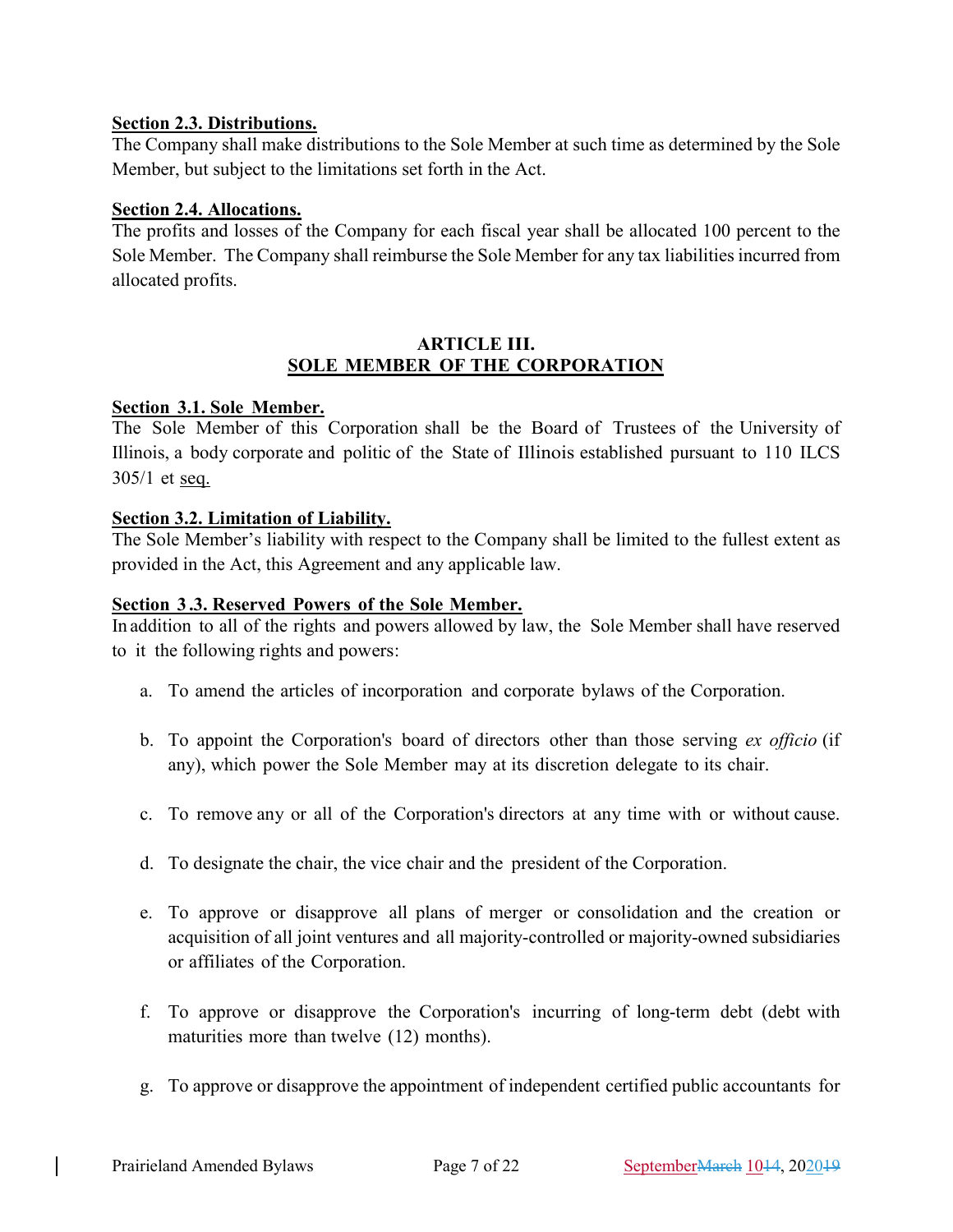the Corporation.

h. To approve or disapprove any voluntary dissolution of the Corporation and any liquidation or distribution of corporate assets.

In addition, the University Counsel of the Sole Member shall be delegated the reserved power of approving or disapproving the appointment of any legal counsel for the Corporation.

#### **Section 3 .4. Annual Meeting of the Sole Member.**

Action constituting the annual meeting of the Sole Member shall be taken each year at such time and place as is designated by the Sole Member.

#### **Section 3 .5. Action by the Sole Member.**

The Sole Member's actions shall be documented in official meeting minutes and written instruments evidencing approvals. These documents will be made available to the chairman, president or secretary of the Corporation by the Sole Member. The action of the Sole Member shall be deemed to have been taken as of the date on which there is evidence of such written instruments having been delivered, unless the instruments provide otherwise.

#### **ARTICLE IV. BOARD OF DIRECTORS**

#### **Section 4.1. Powers.**

Subject to the authority of the Sole Member in **Article III,** the Corporation's board of directors shall govern and manage the affairs of the Corporation. The board of directors shall determine compliance with the Corporation's stated purposes and shall have the power and authority to do and perform acts or functions not inconsistent with these bylaws, the Corporation's articles of incorporation or any other law or applicable statute of the State of Illinois. The corporate powers, business and property of this Corporation shall be controlled by the Board. Except as to Sole Member reserved powers, it shall be the initiating body of governance decisions.

#### **Section 4.2. Composition of the Board.**

The board of directors shall consist of up to seven (7) individuals with the right to vote.

a. One (1) Trustee would be suggested by the Chairman of the University Board of Trustees. This Trustee member would serve as the PEI Board Chair.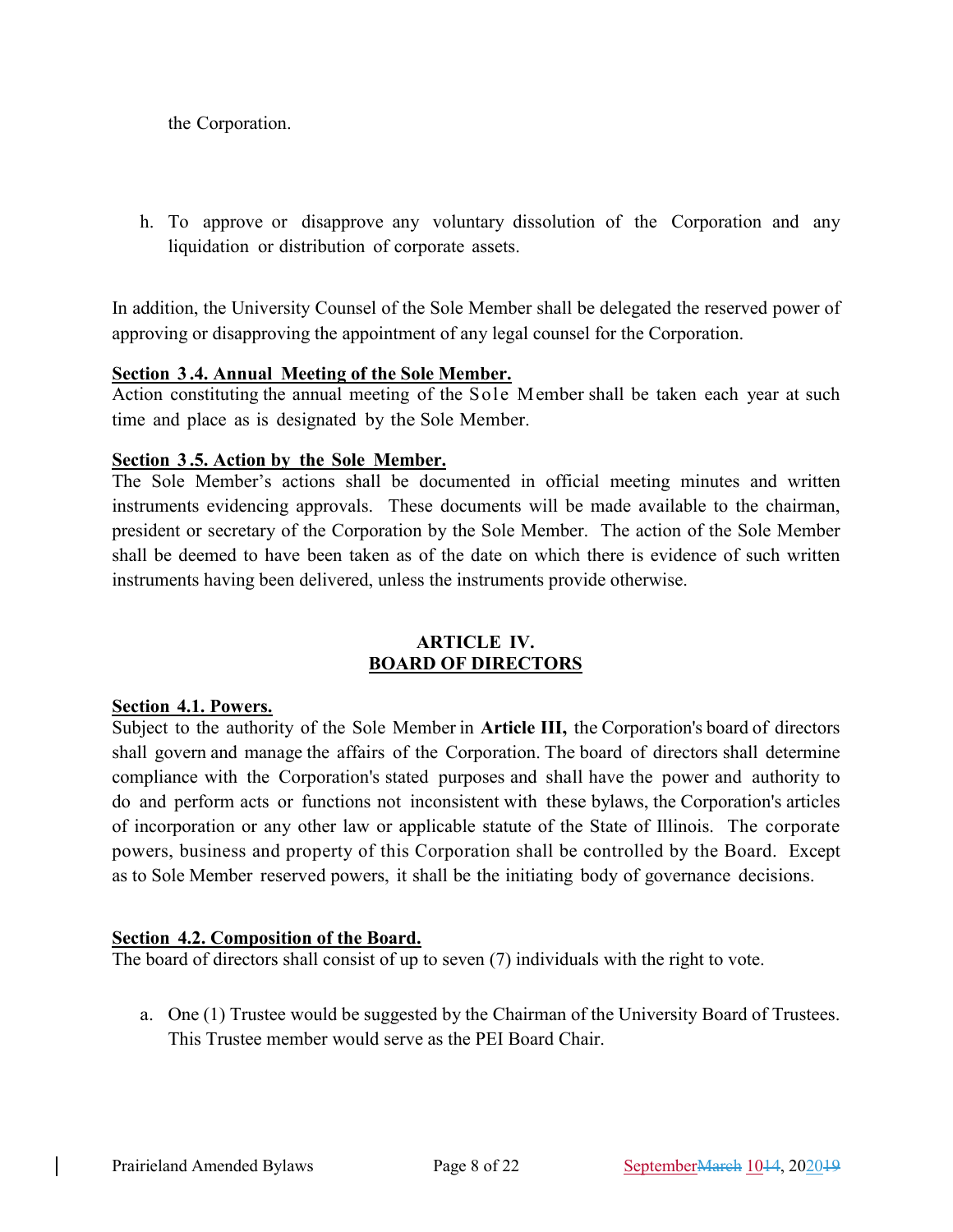- b. The President of the University will recommend three (3) University employees, two of which should be drawn against a pool of candidates recommended by the Campuses with no more than one nomination from any one Campus;
- c. The Board will select three (3) persons to fill "at-large" seats on the Board, with at least two of the three being independent from the University.

# **Section 4.3. Advisors to the Board.**

The Board may by resolution designate non-voting advisors to the board, including the following designated individuals, who shall be entitled to notice of and to attend all meetings of the board, who may express their views, but who shall not be entitled to vote. These designated individuals, unless otherwise elected a director, are individuals serving with the following designated titles or successor titles: (a) the Senior Associate Vice President, Business and Financial Services, (b) the Executive Director of Facilities & Services (Urbana-Champaign), (c) the Vice Chancellor for Administrative Services (Chicago), (d) the Executive Director of Facilities and Services (Springfield), and (e) the President of Prairieland. All such advisors shall serve terms ending on the next annual meeting of the board unless the Board specifies an earlier termination.

# **Section 4 .4. Terms of Directors.**

Except as to *ex officio* directors, all directors shall serve terms of three (3) years as designated by the Sole Member. The term of office for each elected, independent director shall expire at the annual meeting held during the year designated by the Sole Member as the year of term expiration for such director. Ex-officio directors serve during their terms of office.

# **Section 4.5. Removal of Directors.**

Any Director may be removed for cause by action of the Sole Member or by action of a majority of the voting directors affirmed by the Sole Member at any regular or special meeting, if the Director is notified in writing by the Chair or Secretary of the Corporation at least thirty (30) days before the meeting of such charges to be proffered. A Director's absence from two consecutive Board meetings may be grounds for removal.

# **Section 4.6. Resignation of Directors.**

Any director may resign by filing a written resignation with the Secretary, President or Chair. Such resignation shall become effective as of the designated date of the resignation.

# **Section 4.7. Succession of Directors.**

Upon the death, disability, ineligibility, resignation or removal of a Director other than the Chair, a successor may be selected by the Chair, subject to confirmation by the Sole Member, to serve until the next annual meeting of the Corporation. If the vacant directorship is the Chair, then the Vice Chair will assume the duties of the Chair until the Sole Member appoints a new Chair.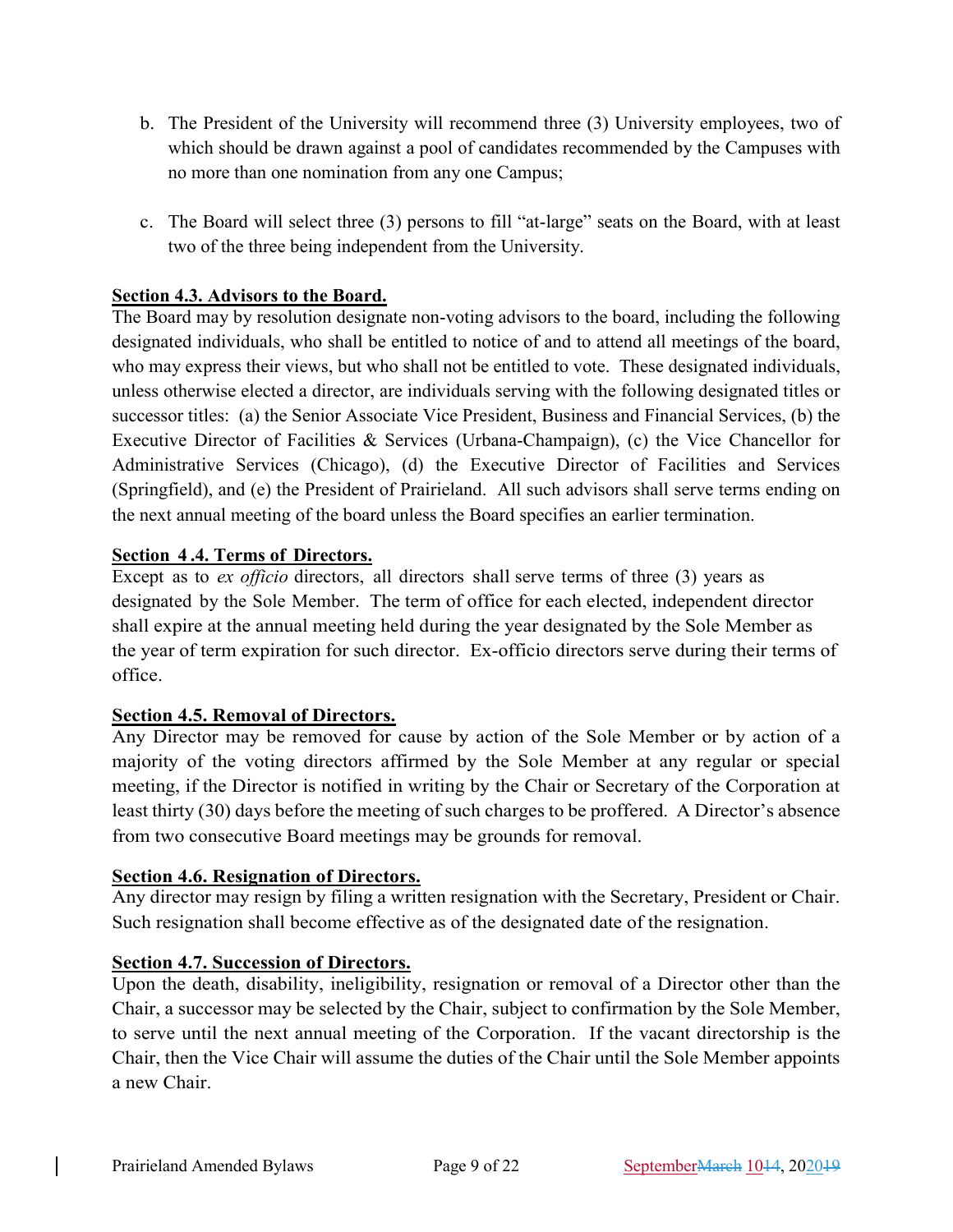# **ARTICLE V. MEETINGS OF THE BOARD OF DIRECTORS**

#### **Section 5.1. Annual Meeting.**

The annual meeting of the board of directors shall be held no later than the second quarter of each fiscal year at such hour and place as may be determined by the board of directors. The purposes of the annual meeting shall be:

- a . to seat all newly-appointed directors,
- b. to elect the officers of the Corporation (subject to **Section 3.3)** and
- c. to transact such other business as may be necessary or desirable.

#### **Section 5.2. Regular Meetings.**

The board of directors shall hold regular meetings at least two (2) times each year at the principal office of the Corporation or at such place and at such time as may be designated by the board chair in the notice. The annual meeting shall be considered a regular meeting of the board.

#### **Section 5.3. Special Meetings.**

Special meetings of the board of directors shall be:

- a. Called by the board chair when directed by the Board;
- b. May be called by the chair;
- c. Must be called by the Chair at the written request of two or more voting members of the Board.

Special meetings shall be at any reasonable time and place determined by the Chair, but not later than five weeks after request for such meetings has been received from the members of the Board.

### **Section 5.4. Notice.**

Notice of each meeting of the board of directors stating the place, day and hour of the meeting shall be given to each director in such director's preferred form of delivery and at such director's designated email address or mailing address at least five days prior thereto by written notice by email, first class, certified or registered mail, or at least two days prior thereto by personal delivery of written notice or by telephonic or facsimile notice (and the method of notice need not be the same to each director). If mailed, such notice shall be deemed to be given when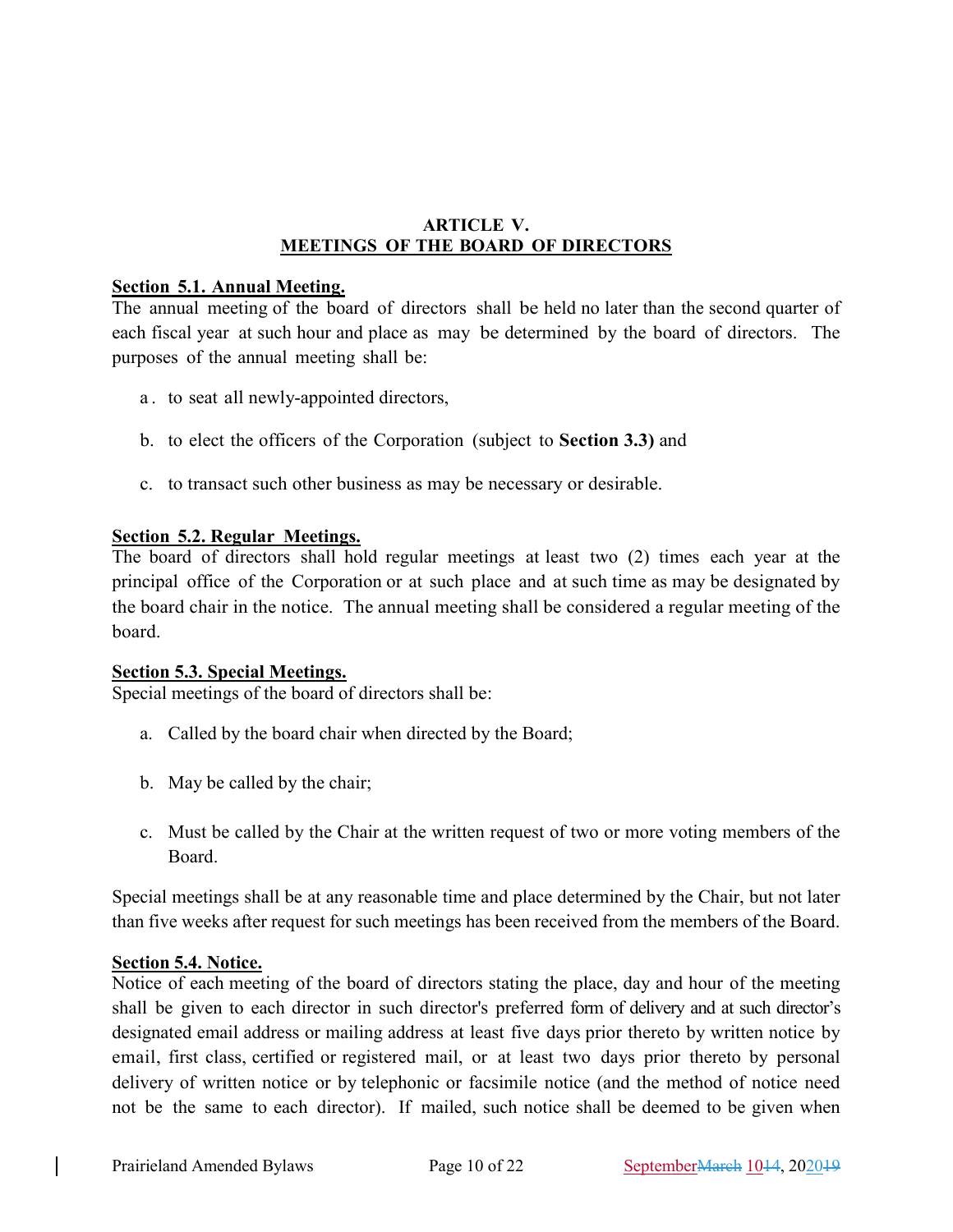deposited in the United States mail, with postage thereon prepaid. If emailed, such notice shall be deemed to be given as of the date and time designation contained on the email. Any director may waive notice of any meeting before, at or after such meeting. Neither the business to be transacted at, nor the purpose of any meeting of the board need be specified in the notice or waiver of notice of such meeting unless otherwise required by statute.

# **Section 5.5. Waiver of Notice.**

Notice of the time, place and purpose of any meeting of the board of directors or any of its committees may be waived by a directoror committee member by facsimile or other writing, either before or after such meeting has been held. A director's or committee member's attendance at any meeting, except for the sole purpose of objecting to the holding of such meeting, shall constitute waiver of notice of such meeting by the director or committee member.

#### **Section 5.6. Quorum.**

A majority of the voting members of the Board shall constitute a quorum for Board meetings. Except as otherwise provided in these bylaws, all actions of the Board shall be determined by a majority vote of those members of the Board present and voting at the meeting. Any action taken by the Board at a meeting at which a quorum is not present may be ratified in writing by the number of Board members absent from that meeting that is sufficient with the number present to constitute a quorum.

### **Section 5.7. Manner of Acting.**

The act of a majority of the directors present in person (and not by proxy) at a meeting at which a quorum is present shall be by the act of the board of directors, unless the act of a larger number is required by law, the articles of incorporation or these bylaws.

#### **Section 5.8. Procedure.**

Roberts Rules of Order Revised (latest edition) shall govern procedure at all meetings of the board of directors and its committees where not covered expressly by these bylaws.

#### **Section 5.9. Informal Action by Directors.**

Any action required to be taken at a meeting of the board of directors, or any other action which may be taken at a meeting of the board or of any committee of the board, may be taken without a meeting if a consent in writing setting forth the action so taken shall be signed or emailed by all the directors entitled to vote with respect to the subject matter thereof, or by all the members of the committee, as the case may be. Any such writing or email shall be filed with, or entered upon, the records of the Corporation. Any consentsigned or emailed by all the directors or all the members of the committee shall have the same effect as a unanimous vote, and may be stated as such in any document filed with the Illinois Secretary of State or with anyone else.

### **Section 5.10. Meeting bv Conference Telephone.**

One or more members of the board of directors or of any committee of the board may participate in and act at any meeting of such board or committee by means of conference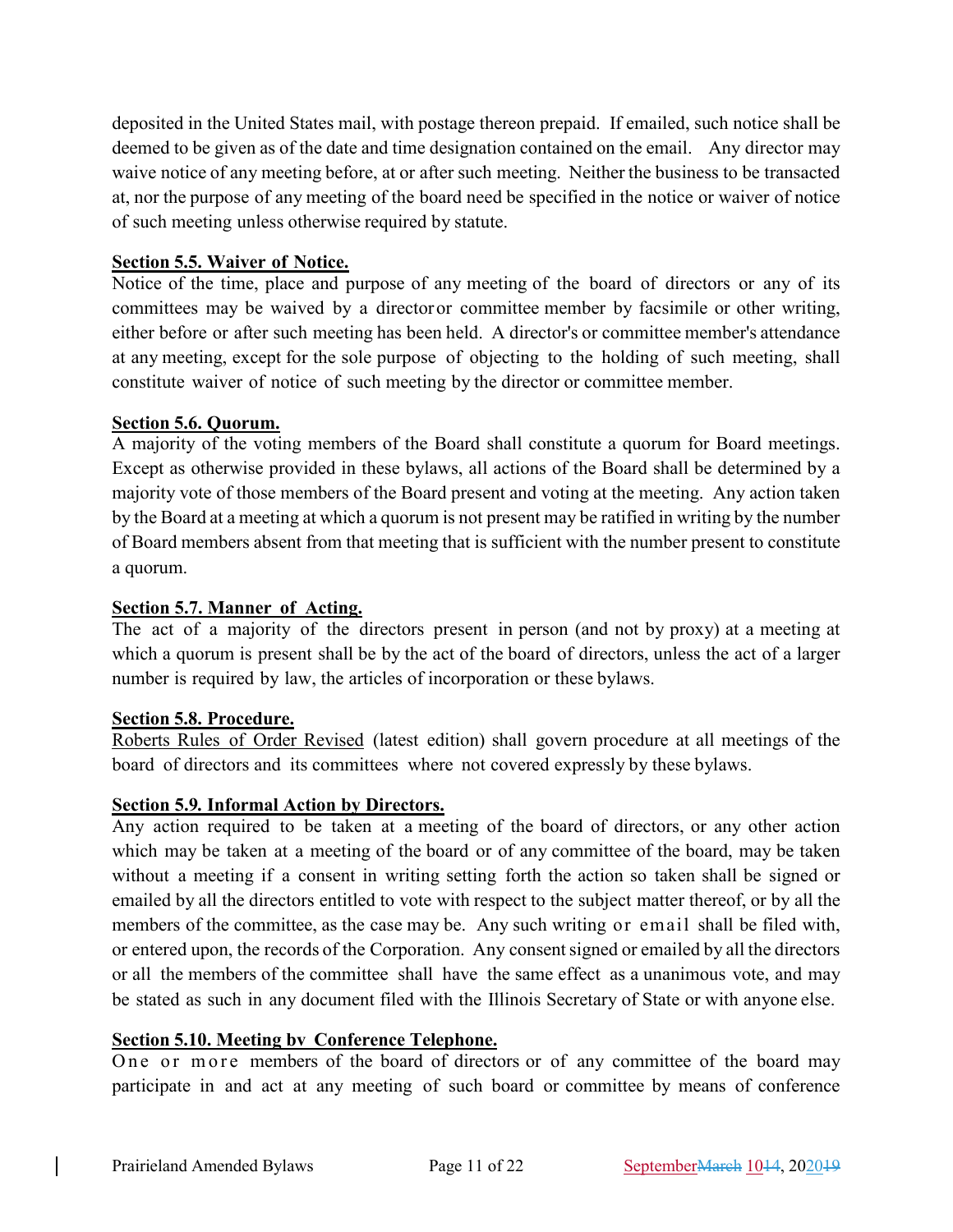telephone, video conferencing, or other similar telecommunications equipment by means of which all persons participating in the meeting can hear each other simultaneously. Participation in such a meeting shall constitute attendance and presence in person at the meeting of the person or persons so participating. Meetings may not be held by e-mail.

#### **Section 5.11. Compensation.**

Directors shall not receive compensation for their services as directors. However, the reasonable expenses of directors related to their attendance at board meetings may be paid or reimbursed by the Corporation. Directors shall not be disqualified from receiving reasonable compensation for services rendered to or for the benefit of the Corporation in any other capacity; provided, however, that **Article IX** of these bylaws shall have been complied with.

### **ARTICLE VI. OFFICERS OF THE CORPORATION**

#### **Section 6.1. Designation of Corporate Officers.**

The officers of the Corporation shall be a chair, a vice chair, a president, one or more vice presidents, a secretary, a treasurer, a controller and such other assistant vice presidents, assistant secretaries, assistant treasurers and assistant controllers as may be deemed necessary by the president. Any two or more offices may be held by the same person, except that no person may simultaneously hold the offices of president and secretary. Officers other than the chair and vice chair need not be directors of the Corporation. Pursuant to **Article III** of these bylaws, the nomination of the chair, the vice chair and the president shall be approved by the Sole Member. The treasurer shall be the individual designated in **Section 6.7** to serve in this office *ex officio.* The vice president(s), controller, secretary, and any assistant vice presidents, assistant secretaries, assistant treasurers or assistant controllers shall be appointed annually by the president of the Corporation; such appointments are subject to the approval of the Board. Any chair, vice chair or president may be removed by the Sole Member at any time, with or without cause, when in its judgment the best interests of the Corporation will be served thereby. Any officer appointed by the president may be removed by the president at any time, with or without cause, when in his or her judgment the best interests of the Corporation will be served thereby. Such removal must be affirmed by a majority vote of the Board. The removal of an officer shall be without prejudice to the contract rights, if any, of the officer so removed. Election or appointment of an officer shall not of itself create any contract rights.

#### **Section 6.2. Duties of the Chair.**

The chair shall be the chief policy officer of the Corporation and shall have all the duties which that position would customarily require, including presiding at all meetings of the board of directors, seeing that all orders and resolutions of the board of directors are carried out, and performing all other duties assigned to the chair under these bylaws or by board resolution.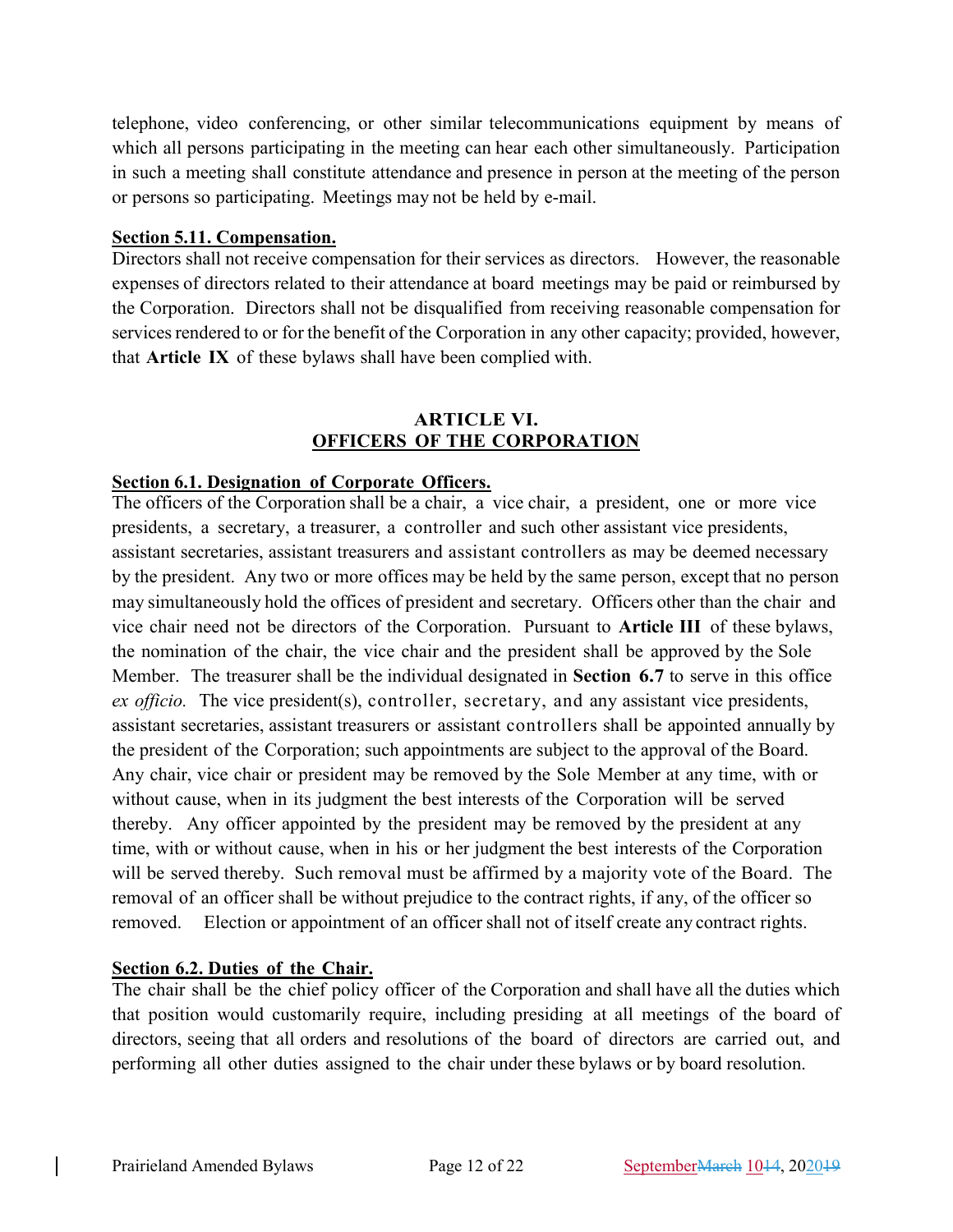# **Section 6.3. Duties of the Vice Chair.**

In the absence of the Chair or in the event of the chair's inability or refusal to act, the Vice Chair shall chair meetings of the board of directors and shall perform such other duties as may be delegated to the Vice Chair from time to time by the chair or the board. See **Section 4.7**.

# **Section 6.4. Duties of the President.**

The president, subject to the direction and supervision of the board of directors, shall be the chief executive officer and shall be the direct executive representative of the board of directors in the management of the Corporation and in its dealings with regulatory agencies. In carrying out the duties of the office, the president, consistent with the Sole Member's established policies and stated rights and powers, shall have general and active control of the affairs and business of the Corporation, and shall have all the duties and authority which such position would customarily require, including, but not limited to the following:

- a. Carrying out all policies established by the board and advising on the formulation of these policies.
- b. Developing and submitting to the board for approval a plan of organization and reorganization for the conduct of the various activities of the Corporation and recommending changes when necessary.
- c. Preparing written plans for the achievement of the Corporation's specific objectives and periodically reviewing and evaluating such plans.
- d. Preparing annually an operating budget showing the expected revenue and expenditures and a three year capital budget as required by the board.
- e. Selecting, employing, supervising, and discharging corporate officers, employees and agents of the Corporation and developing and maintaining personnel policies and practices for the Corporation.
- f. Maintaining physical properties of the Corporation in a good and safe state of repair and operating condition.
- g. Supervising the financial affairs of the Corporation to ensure that funds are collected and expended to the best possible advantage of the Corporation.
- h. Presenting to the board, or its authorized committees, periodic reports reflecting the activities of the Corporation and such other special reports as may be required by the board.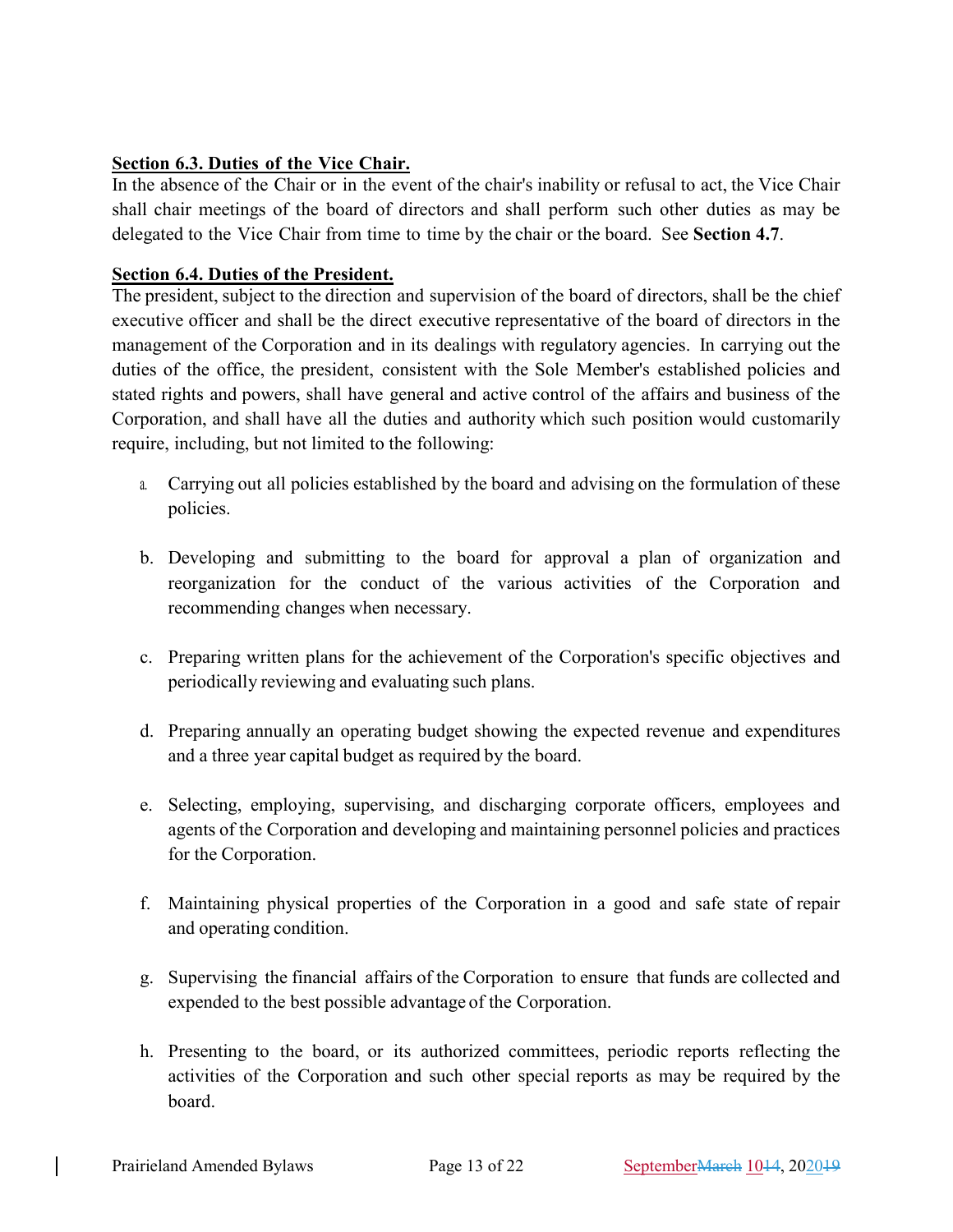- i. Attending meetings of the board, serving as an *ex officio* non-voting advisor to the board and its committees, and coordinating the preparation of board meeting agendas and materials.
- j. Representing the Corporation in its relationships with the University of Illinois and with all of the Corporation's affiliated organizations and non-affiliated organizations.
- k. Performing such other duties as may from time to time be assigned by the board Chair or by the board.

The overall performance of the president shall be evaluated annually by the Chair and the board of directors in a formal process to be established from time to time by the board.

# **Section 6.5. Duties of the Vice Presidents.**

The vice presidents shall perform such duties and have such responsibilities as may be prescribed from time to time by the president.

# **Section 6.6. Duties of the Secretary.**

The Secretary shall send appropriate notices or waivers of notice regarding board meetings, shall (in conjunction with the president) prepare agendas and other materials for all meetings of the board of directors, shall act as official custodian of all records, reports and minutes of the Corporation, the board and its committees, shall be responsible for the keeping and reporting of adequate records of all meetings of the board and shall perform such other duties as are customarily performed by or required of corporate secretaries, including acting as the custodian of the corporate seal.

#### **Section 6.7. Duties of the Treasurer.**

The Treasurer, who shall be the Comptroller of the Board of Trustees of the University of Illinois *ex officio* or his/her express designee, shall have custody and control of all funds of the Corporation and shall have such duties as are customarily performed by or required of corporate treasurers.

#### **Section 6.8. Duties of the Controller.**

The Controller shall ensure that a true and accurate accounting of the business activities and the financial transactions of the Corporation is made periodically, that reports of such activities and transactions are presented to the board of directors, and that all accounts payable are presented to such representatives as the board may designate for authorization of payment. The Controller shall have other such duties as are customarily performed by or required of corporate controllers.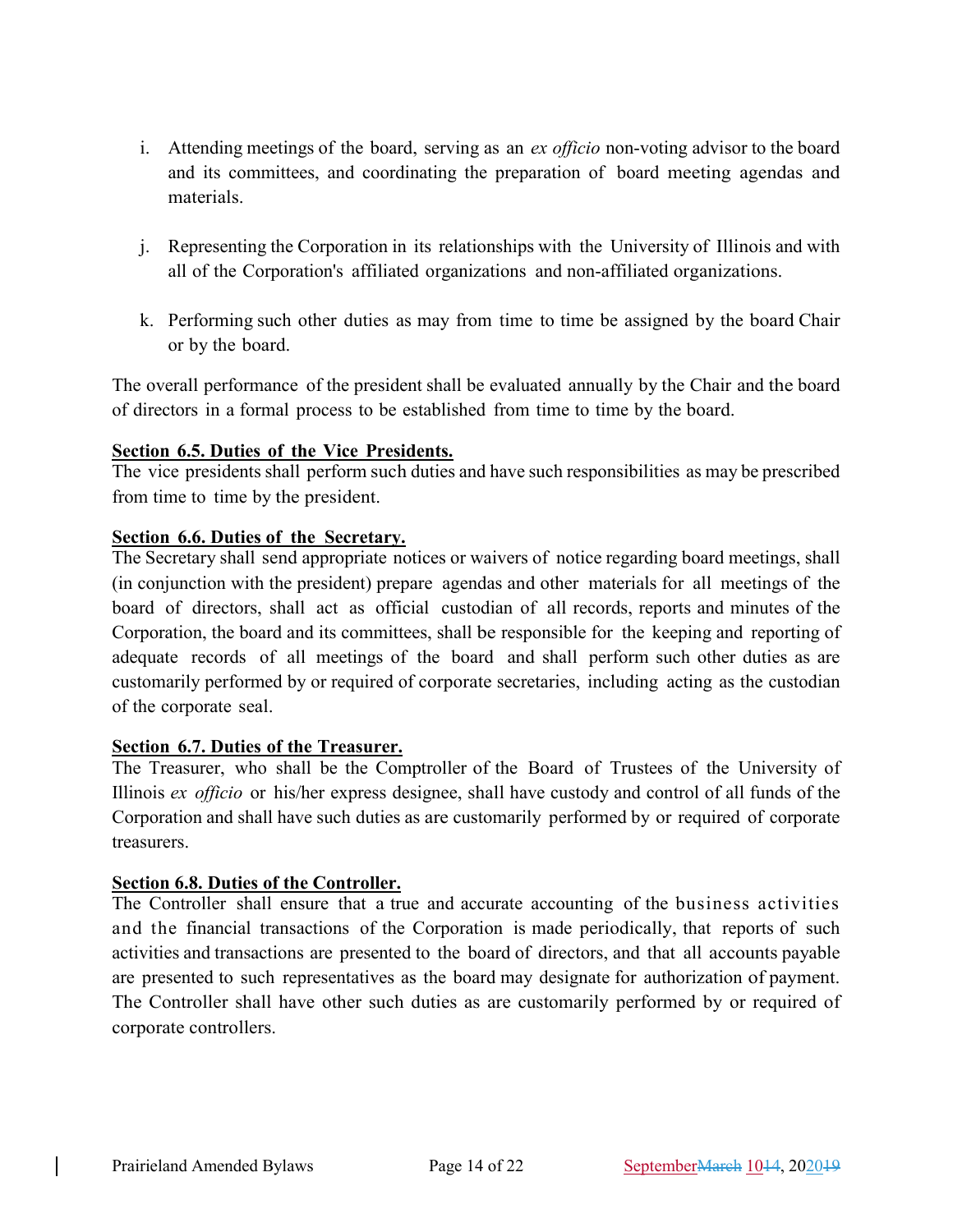# **Section 6.9. Duties of the Assistant Vice Presidents, Assistant Treasurers, Assistant Controllers and Assistant Secretaries.**

The assistant vice presidents, assistant treasurers, assistant controllers and assistant secretaries shall perform such duties as shall be assigned to them by the vice presidents, treasurer, controller or secretary, respectively, or by the president or the board of directors.

# **Section 6.10. Succession of Officers.**

Upon the death, disability, ineligibility, resignation, or removal of an officer other than the Chair, Vice Chair, or President, a successor may be selected by the President, subject to confirmation by the board of directors, to serve until the next annual meeting of the Corporation. If the vacant officer is the President, then the Chair or Vice Chair may select a successor or may assume the duties of the President until the Sole Member appoints a new President. The successor may not simultaneously hold the offices of president and secretary.

# **Section 6.110. Surety Bonds.**

The board of directors may require any officer or agent of the Corporation to execute to the Corporation a bond in such sums and with such sureties as shall be satisfactory to the board, conditioned upon the faithful performance of such person's duties and for the restoration to the Corporation of all books, papers, vouchers, money and other property of whatever kind in such person's possession or under such person's control belonging to the Corporation. The cost of all surety bonds shall be paid by the Corporation.

# **Section 6.121.Regulatory Compliance.**

These bylaws acknowledge that the Corporation is subject to the jurisdiction of various state and federal regulatory agencies and that the board of directors has delegated responsibility for continuing compliance with all applicable regulatory standards, including the aforesaid university-related organization rules, to the president.

### **Section 6.132. Business Policies.**

The board of directors may adopt and use appropriate business policies as they may determine to be in the best interest of the corporation from time to time and as may be appropriate for similarly situated businesses. The corporation shall use as a guideline the general business practices of corporations in the State of Illinois.

Any exceptions to these policies must be approved as follows:

- a. at least three of the officers of the corporation, including specific approval by the President, the Controller and one other officer; or
- b. the President and one director; or
- c. at least two of the directors of the corporation,

Any exceptions authorized must be reported at the next Board meeting for Board approval.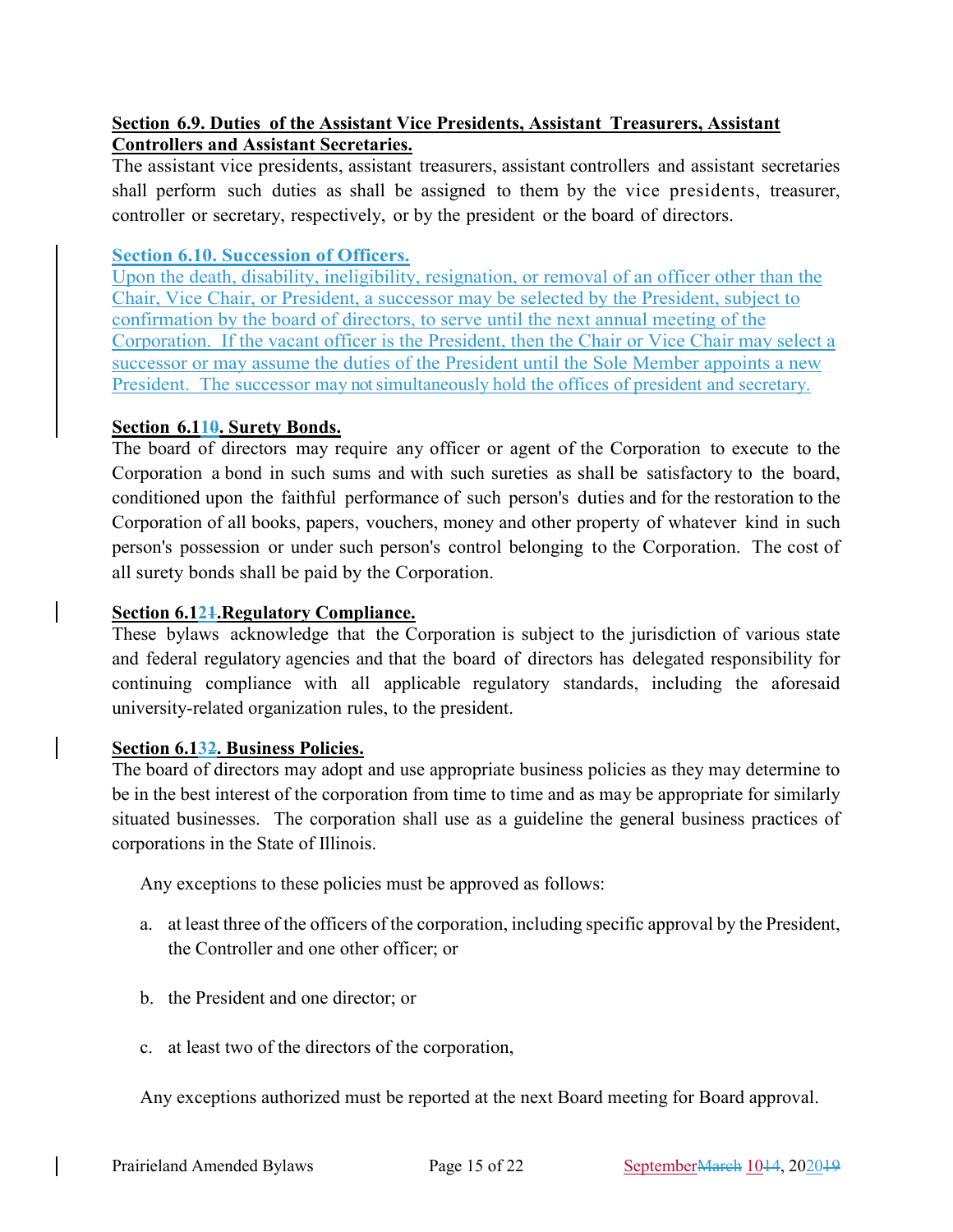# **ARTICLE VII. COMMITTEES OF THE BOARD OF DIRECTORS**

#### **Section 7.1. Committees Generally.**

Committees of the board shall be standing or special. Every committee shall have at least three (3) members, a majority of whom shall be voting directors. All committee members and committee chair shall be appointed annually by and shall serve at the pleasure of the chair of the board of directors. Each committee chair shall be a voting director. Each such committee shall have the power and authority specified by the board, but, as is provided by law, no committee shall have the authority of the board of directors in reference to the following:

- a. Amending, altering or repealing the bylaws;
- b. Electing, appointing, or removing any member of any such committee or any officer or director of the Corporation;
- c. Amending or restating the articles of incorporation;
- d. Adopting a plan of merger or consolidation with another corporation;
- e. Authorizing the sale, lease, exchange or mortgage of all or substantially all of the property and assets of the Corporation;
- f. Authorizing the voluntary dissolution of the Corporation or revoking proceedings therefore;
- g. Adopting a plan for the distribution of the assets of the Corporation; or
- h. Amending, altering or repealing any resolution of the board of directors which by its terms provides that it shall not be amended, altered or repealed by such committee.

# **Section 7.2. Committee Procedures Generally.**

Each committee shall record minutes of its deliberations, recommendations and conclusions and shall promptly deliver a copy of such minutes to the secretary of this Corporation. Reasonable notice of the meetings of any committee shall be given to the members thereof and to the board chair and the president, each of whom shall have the right to attend and participate in the deliberations of the committee. The board chair, the president or the committee chair may invite to any committee meeting such individuals as they may select who may be helpful to the deliberations of the committee. A majority of the members of each committee shall constitute a quorum for the transaction of business and the act of a majority of the members of any committee present at a meeting at which a quorum is present shall be the action of the committee. Each committee may operate through the establishment of one or more subcommittees to be composed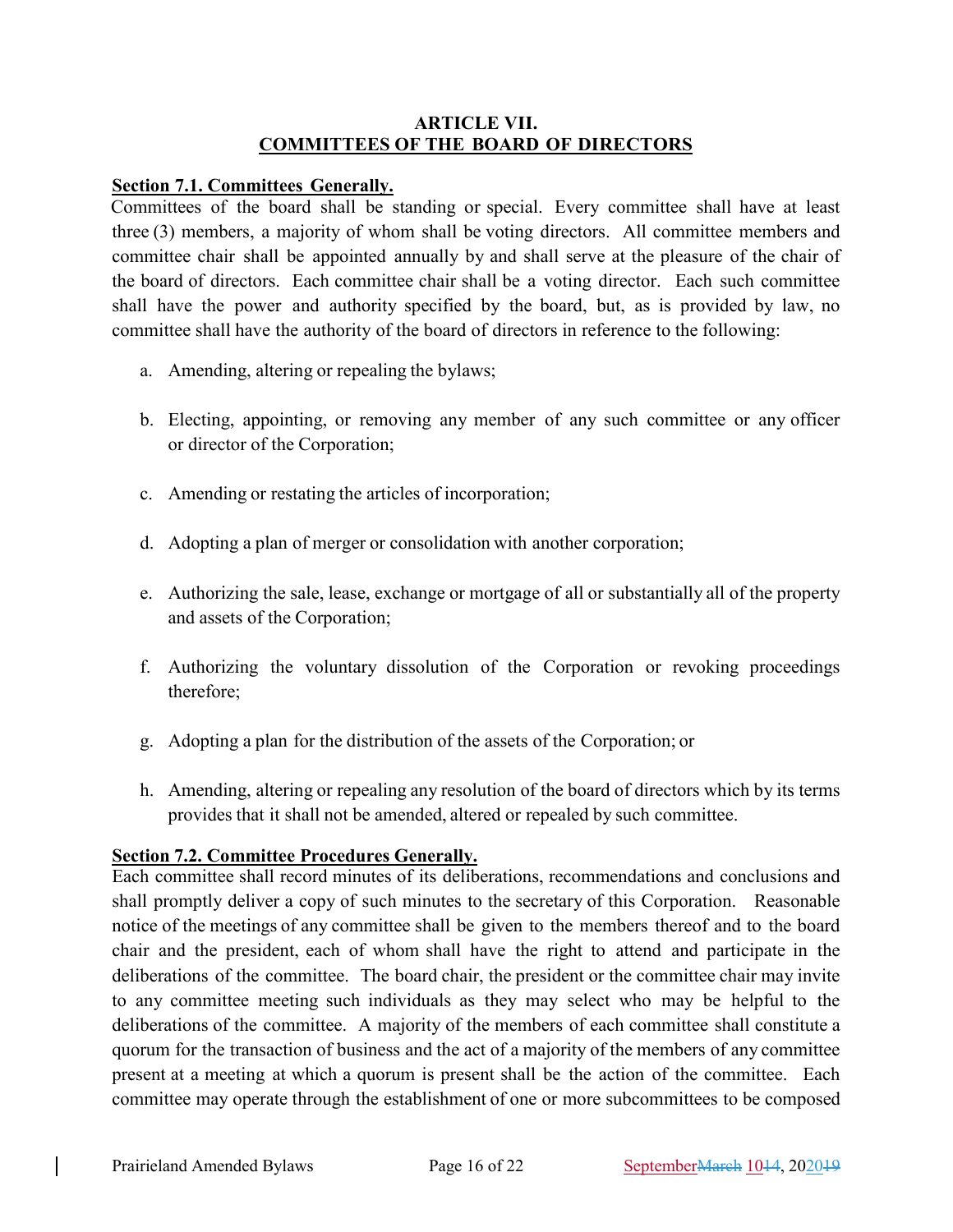of such members of the committee and to have such duties and responsibilities as shall be delegated to the subcommittee by the committee. Each committee may adopt rules for its own operations and that of its subcommittees not inconsistent with these bylaws or the policies of the board of directors.

# **Section 7.3. Standing Committees.**

The board shall have one standing committee: the Audit and Finance Committee.

Audit and Finance Committee:

- a. Responsibilities: The Audit and Finance Committee shall review the Corporation's financial statements, methods of reporting, procedures of accounting and may recommend that audits be conducted beyond those that are otherwise required. The Chair of the Committee or a designee shall be a part of the annual audit planning process. In addition, the Committee shall advise the Board regarding the general fiscal policy of the Corporation, including review of the Corporation's operating budget and financial transactions between the Corporation and the University. The Committee will have the specific responsibility for the review of the annual audit of the corporation, the review of the annual budget of the corporation and the periodic review of the business practices of the corporation.
- b. Committee Composition: The Audit and Finance Committee shall have a majority of independent directors and shall be chaired by an independent director whenever there are two independent directors available to serve on and Chair the Committee. Otherwise the chair will appoint other directors to serve in an interim capacity until there are two independents available.

# **Section 7.4. Other Committees.**

The Board may form additional standing committees or special committees that may be created or terminated at any time by resolution of the board of directors. The committee chair and members shall be appointed by the board chair. Any additional standing or special committee shall limit its activities to the accomplishment of the tasks for which it is appointed and shall have no power to act except as specifically conferred by action of the board. Upon completion of the tasks for which created, a special committee shall stand discharged.

# **ARTICLE VIII. FISCAL MATTERS**

# **Section 8.1. Fiscal Year End.**

The fiscal year of the Corporation shall end on June 30<sup>th</sup> of each year.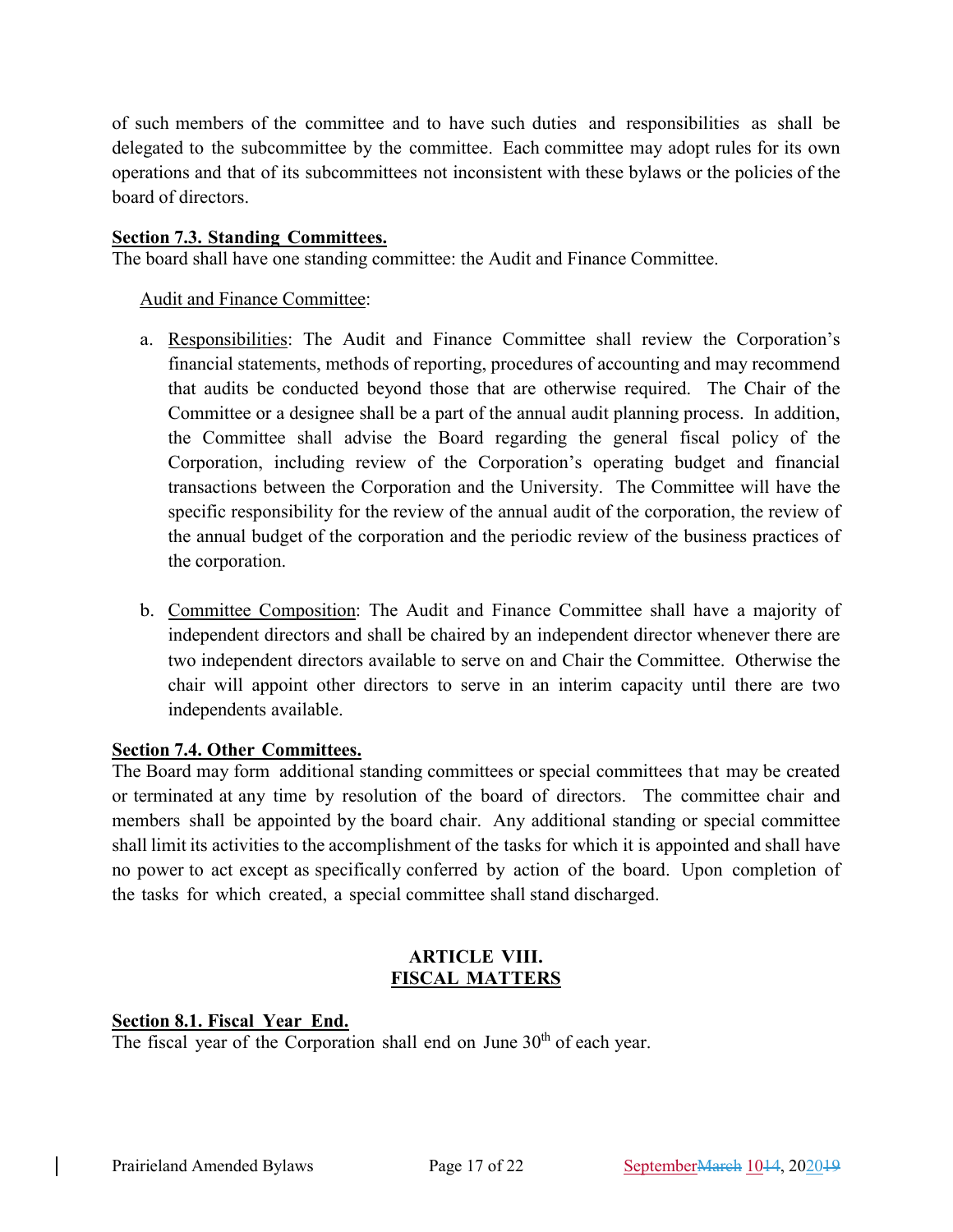### **Section 8.2. Contracts.**

The chair, the vice chair, the president, the treasurer and their express designees shall be authorized to execute contracts on behalf of the Corporation. In addition, the board may authorize other officers or agents to enter into any contract or execute and deliver any instrument in the name of and on behalf of the Corporation, with such authority being either general or confined to specific instances, in conformance with the fiscal policies of the Corporation and subject to **Article III** of these bylaws.

# **Section 8.3. Loans and Indebtedness.**

No loans shall be contracted on behalf of the Corporation and no evidences of indebtedness shall be issued in its name unless authorized pursuant to **Article III** of these bylaws and by a resolution of the board with such authority being either general or confined to specific instances; provided, however, such authorization is not required for general trade indebtedness incurred in the purchase of goods or services in the ordinary course of business.

# **Section 8.4. Checks, Drafts and Other Forms of Payments.**

All checks, drafts, or other orders for the payment of money, notes or other evidences of indebtedness issued in the name of the Corporation or to the Corporation, shall be signed or endorsed by officers or agents who shall be authorized as signatories on the accounts of the Corporation by resolution of the board. The signatures of such persons may be by facsimile or provided electronically where expressly authorized, but shall not be preprinted on the instrument.

#### **Section 8.5. Deposits.**

All funds of the Corporation not otherwise employed shall be deposited from time to time to the credit of the Corporation in such banks, trust companies or other depositories as the board may select.

#### **Section 8.6. Maintenance of Records.**

The Corporation shall keep correct and complete books and records of account and shall also keep minutes of the proceedings of its sole member, board of directors, and committees having any of the authority of the board of directors, and shall keep at the principal office a record giving the names and addresses of the directors. All books and records of the Corporation may be inspected by the sole member for any proper purpose at any reasonable time.

#### **ARTICLE IX. CONFLICTS OF INTEREST**

#### **Section 9.1. Statement of General Policy.**

No transactions involving remuneration or benefit to a covered person under **Section 9.2,** or to an organization other than the Sole Member in which such director or officer has a material financial interest or of which the director or officer is a member, officer, director, general partner, principal or controlling stockholder, shall be entered into by the Corporation without (a) full written disclosure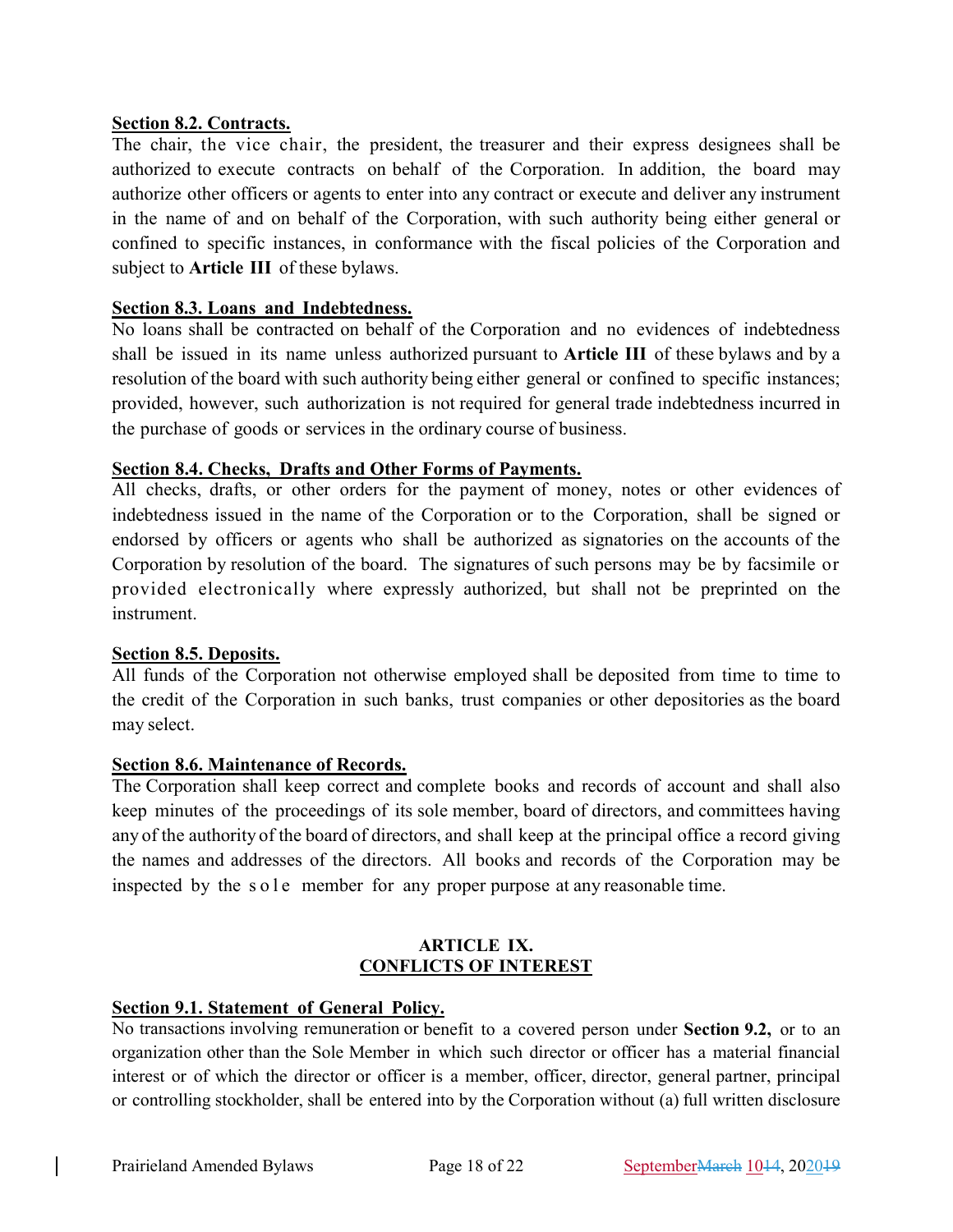to the board of directors by the covered person of the material facts of the transaction and the director or officer's interest or relationship; (b) the authorization, approval or ratification of the board of directors; and (c) a determination by a majority of disinterested directors (even though the disinterested directors may be less than a quorum) that the transaction is fair to the Corporation at the time it is authorized, approved or ratified. No director so involved may vote on such authorization, approval or ratification by the board of directors. Full disclosure, followed by board approval, shall constitute a finding of fairness in the absence of clear intention to the contrary.

# **Section 9.2. Coverage of this Policy.**

This policy shall apply to all members of the board of directors, corporate officers, and key agents of the Corporation, including (a) independent contractors who provide services and materials and (b) such persons when serving with other organizations or agencies competing with the Corporation for grants or personnel. The Corporation's management shall have the affirmative obligation to publicize periodically this policy to all such covered persons.

# **Section 9.3. Disclosure of All Conflicts.**

All covered persons shall disclose to the board of directors all real and apparent, direct and indirect conflicts which they discover or have been brought to their attention in connection with the Corporation's activities. "Disclosure" as used in these bylaws shall mean providing promptly to the appropriate persons a written description of the direct and indirect material facts of the transaction or real or apparent conflict, and the director's interest or relationship to the transaction or conflict. An annual conflict disclosure statement shall be completed by all persons to whom this policy applies to assist them in considering such disclosures, but disclosure is appropriate whenever a conflict arises. The annual conflict disclosure statements shall be filed with the president of the Corporation or any other person designated by him from time to time to receive such notifications. All conflict disclosure statements received hereunder shall be noted for record in the minutes of a meeting of the board of directors.

#### **Section 9.4. Proscribed Activity by Persons Having Conflicts.**

When an individual believes that he or she or a member of his or her immediate family might have or does have a real or apparent, direct or indirect conflict, such individual should, in addition to filing the conflict disclosure statement required hereunder, abstain from making motions, voting, executing agreements, or taking any other similar direct action on behalf of the Corporation to which the conflict might pertain, but shall not be precluded from debate or other similar involvement on behalf of the Corporation.

#### **ARTICLE X . INDEMNIFICATION**

#### **Section 10.1. Basic Indemnification.**

a. This Corporation shall, to the fullest extent to which it is empowered to do so by law, indemnify and advance and pay indemnification expenses to its directors, officers, and agents and to any person who is or was serving at the request of the Corporation as a director, officer,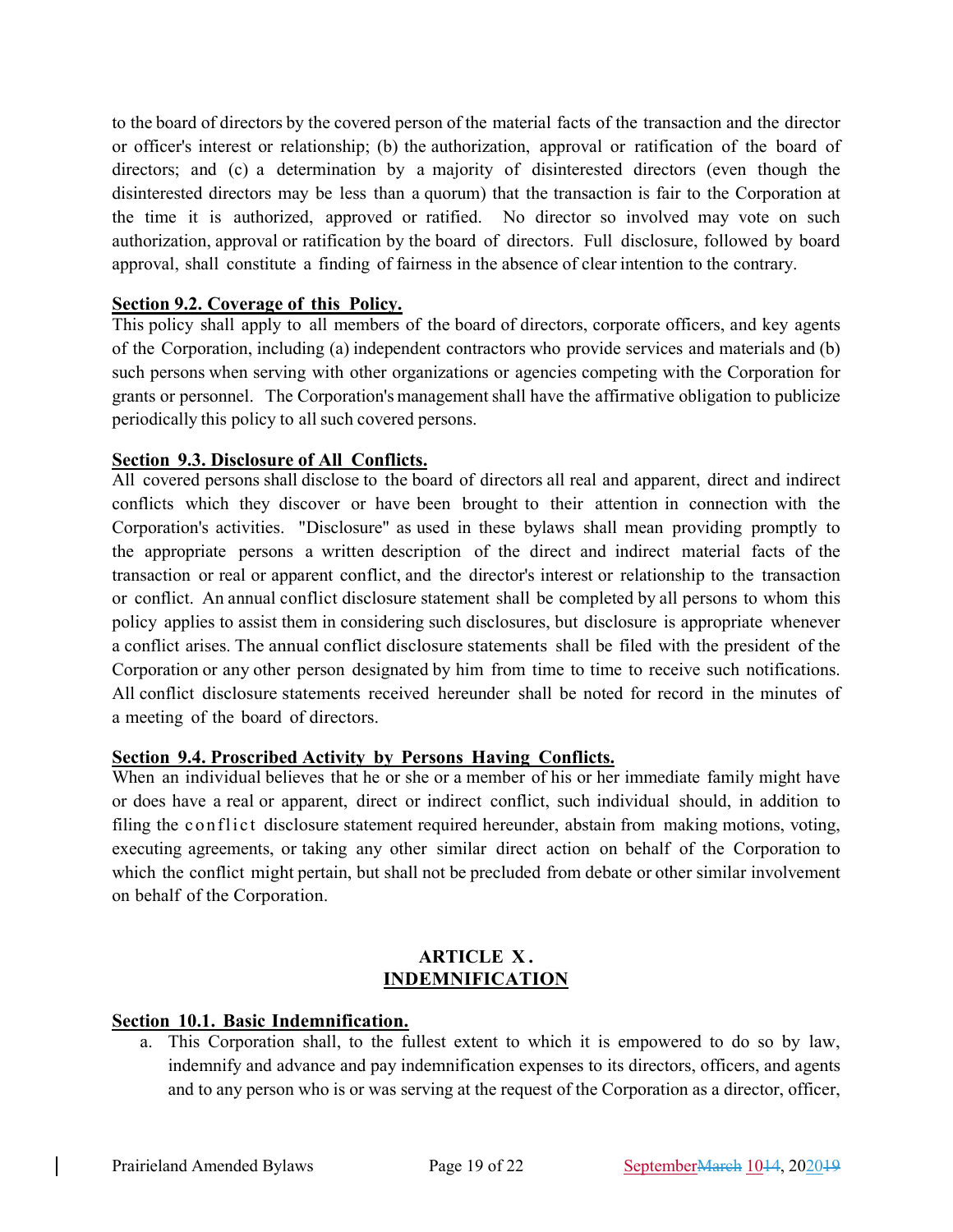or agent of another corporation, partnership, joint venture, trust or other enterprise. This indemnification for such designated individuals covers those who were or are a party, or are threatened to be made a party to any threatened, pending, or completed action, suit, or proceeding, whether civil, criminal, administrative, or investigative (other than an action by or in the right of this Corporation) by reason of the fact that the party is or was a director, officer, member of a committee or agent of this Corporation, or is or was serving at the request of this Corporation as a director, officer, member of a committee, or agent of another corporation, partnership, joint venture, trust or enterprise, in which it is a member or owns shares of capital stock or of which it is a creditor, against expenses (including attorneys' fees), judgments, fines and amounts paid in settlement actually and reasonably incurred by the party in connection with such action, suit, or proceeding if the party acted in good faith and in a manner the party reasonably believed to be in, or not opposed to, the best interests of this Corporation, and with respect to any criminal action or proceeding, had no reasonable cause to believe the party's conduct was unlawful.

b. The termination of any action, suit or proceeding by judgment, order, settlement, conviction, or upon a plea of *nolo contendere* or its equivalent, shall not, of itself, create a presumption that the party did not act in good faith and in a manner which the party reasonably believed to be in or not opposed to the best interests of this Corporation or, with respect to any criminal action or proceeding, had reasonable cause to believe that the party's conduct was unlawful.

### **Section 10.2. Actions by or in the Right of this Corporation.**

- a. This Corporation shall indemnify any person who was or is a party or is threatened to be made a party to any threatened, pending, or completed action or suit by or in the right of this Corporation to procure a judgment in its favor by reason of the fact that the party is or was a director, officer, member of a committee, or agent of this Corporation, or is or was serving at the request of this Corporation as a director, officer, member of a committee, or agent of another corporation, partnership, joint venture, trust or another enterprise in which it is a member or owns shares of capital stock or of which it is a creditor, against expenses (including attorneys' fees) actually and reasonably incurred by the party in connection with the defense or settlement of such action or suit if the party acted in good faith and in a manner the party reasonably believed to be in or not opposed to the best interests of this Corporation.
- b. The Corporation shall not indemnify any person named in **Section 9.2(a)** with respect to any matter where the party is adjudged to be liable for negligence or misconduct in the performance of the party's duty to the Corporation unless and only to the extent that the court shall determine that, despite the finding of liability but in view of all circumstances of the case, such party is fairly and reasonably entitled to indemnity for such expenses which such court shall deem proper.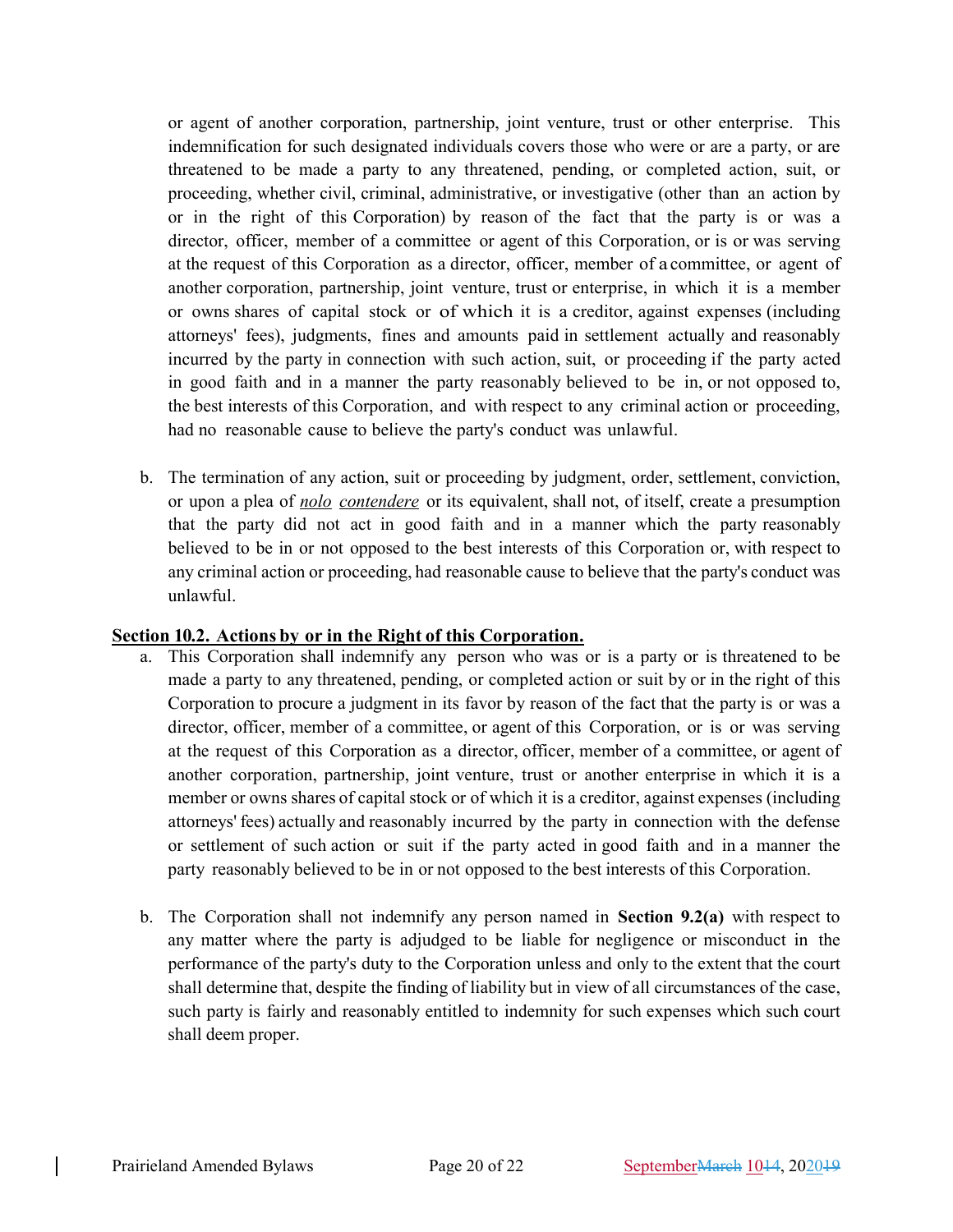# **Section 10.3. Indemnification When Successful on the Merits.**

To the extent that a director, officer, member of a committee or agent of this Corporation has been successful, on the merits or otherwise, in defense of any action, suit or proceeding referred to in **Sections 10.1 and 10.2** or in defense of any action, suit or proceeding referred to in **Sections** 10.1 and **10.2** or in defense of any claim, issue or matter therein, the party shall be indemnified against expenses (including attorneys' fees) actually and reasonably incurred by the party in connection therewith; provided, however, nothing contained in this section shall limit the ability of this Corporation to provide indemnity, including costs of counsel, as provided elsewhere in these bylaws.

#### **Section 10.4. Appropriate Authorization for Payment of Indemnification.**

Any indemnification under **Sections 10.1 and 10.2** (unless ordered by a court) shall be made by this Corporation only as authorized in the specific case upon a determination that the indemnification of the indemnified party is proper in the circumstances because the party has met the applicable standard of conduct set forth in **Section 10.1 or Section 10.2.** Such determination shall be made:

- a. By the board of directors by a majority vote of a quorum consisting of directors who were not parties to such action,suit, or proceeding; or
- b. If a quorum is not obtainable, or even if obtainable, if a quorum of disinterested directors so directs, by independent legal counsel in a written opinion.

# **Section 10.5. Payment in Advance of Final Disposition.**

Expenses (including attorneys' fees) incurred in defending a civil or criminal action, suit or proceeding may be paid by this Corporation in advance of the final disposition of such action, suit or proceeding as authorized in the manner provided in **Section 10.4** upon receipt of a written promise by or on behalf of a director, officer, member of a committee or agent of this Corporation that he or shall will repay such amount unless it shall ultimately be determined that such person is entitled to be indemnified by this Corporation.

### **Section 10.6. Nonexclusivity of Indemnification Rights.**

The indemnification provided by this Article shall not be deemed exclusive of any other rights to which those indemnified may be entitled under any bylaw, agreement, vote of the disinterested directors, or otherwise, both as to action in the party's official capacity and as to action in another capacity while holding such office, and shall continue as to a party who has ceased to be a director, officer, committee member, or agent and shall inure to the benefit of the heirs, executors, or administrators of such a party.

#### **Section 10.7. Purchase of Director and Officer Liability Insurance.**

This Corporation may purchase and maintain insurance on behalf of any party who is or was a director or officer who is or was serving at the request of this Corporation as a director, officer, committee member or agent of another corporation, partnership, joint venture, trust or other enterprise, against any liability asserted against such party and incurred by such party in any such capacity, or arising out of the party's status as such, whether or not this Corporation would have the power to indemnify such party against such liability under the provisions of this Article.